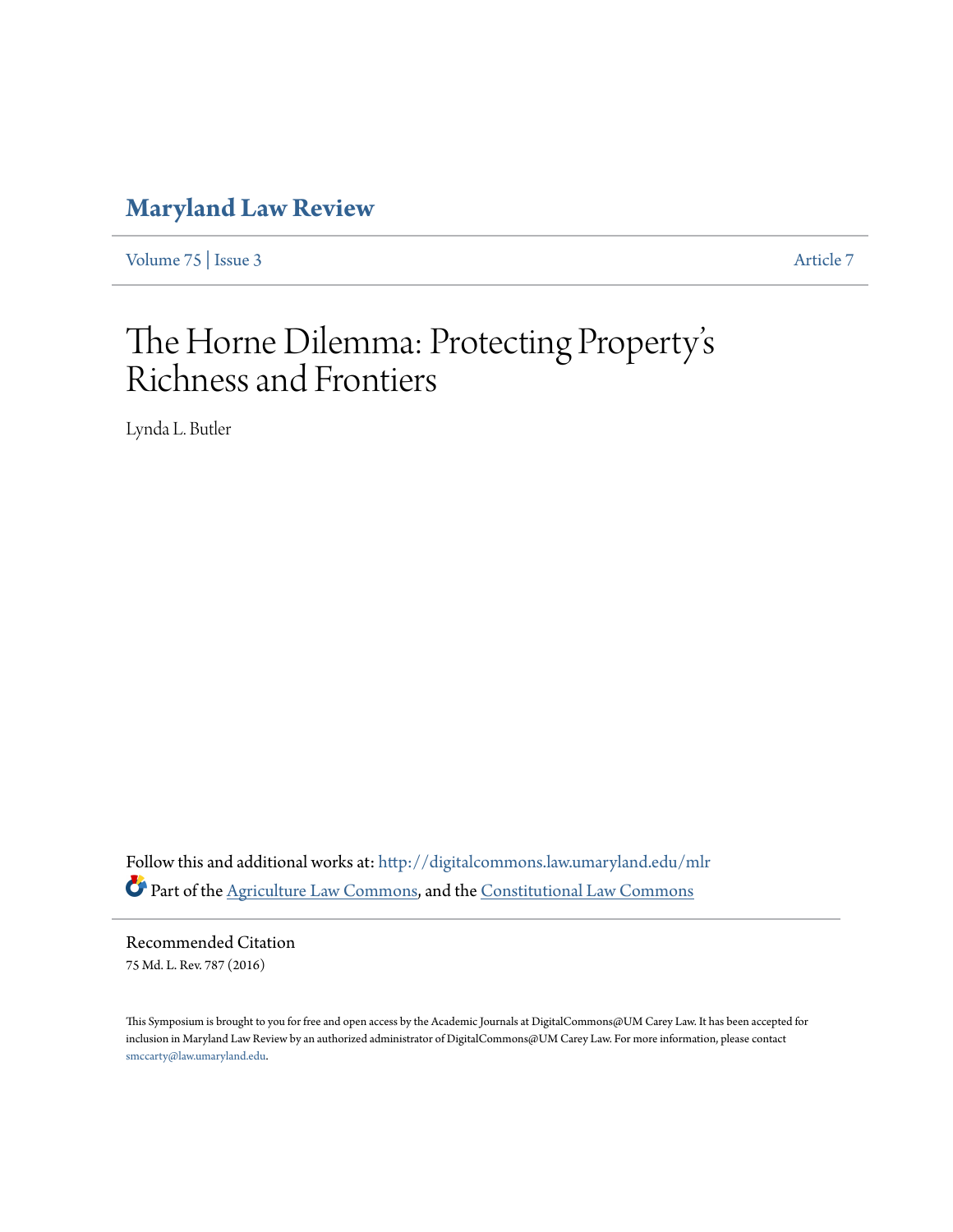## **THE** *HORNE* **DILEMMA: PROTECTING PROPERTY'S RICHNESS AND FRONTIERS**

LYNDA L. BUTLER<sup>\*</sup>

#### ABSTRACT

*In a 2015 decision, the Supreme Court concluded that real and personal property should not be treated differently under the Takings Clause and that a government condition requiring raisin growers, in certain years, to reserve a percentage of their crop for the government to manage in noncompetitive venues was a per se physical taking. The decision to treat both real and personal property as equally worthy of protection under the Takings Clause has merit given the weak historical evidence suggesting stronger protection for land and the importance of personal property to income generation and capital development in a modern society. What does not make sense is the Court's continued expansion of its per se physical takings concept to govern many types of property and regulatory settings. Both real and personal property come in many sizes, shapes, and colors. Takings analysis should not ignore differences in the types of property, nor in the complexities of the various property settings.*

*Under a per se approach, those differences do not matter. Under a per se approach, the Court's physical takings analysis is simplistic and one-dimensional: did the government physically appropriate, seize, or invade private property without payment of just compensation? Generally left out of the equation is any consideration of the public interest or third-party concerns, regardless of their importance or their role in shaping the property interest. Nor does a physical appropriation actually have to occur. The per se physical taking may instead be more conceptual than actual or may involve one right in a bundle of rights, still leaving the property owner with other rights. In its* 

<span id="page-1-0"></span><sup>© 2016</sup> Lynda L. Butler.

Chancellor Professor of Law and Director, Property Rights Project, College of William & Mary Law School. B.S. College of William & Mary; J.D. University of Virginia. I would like to thank William & Mary Law School for financially supporting my research and John Echeverria for inviting me to address this topic at the 18th Takings Conference on September 25, 2015. Much appreciation also to Andy Monthey and William Fletcher for their superb research assistance, and Felicia Burton for her dedicated word processing support.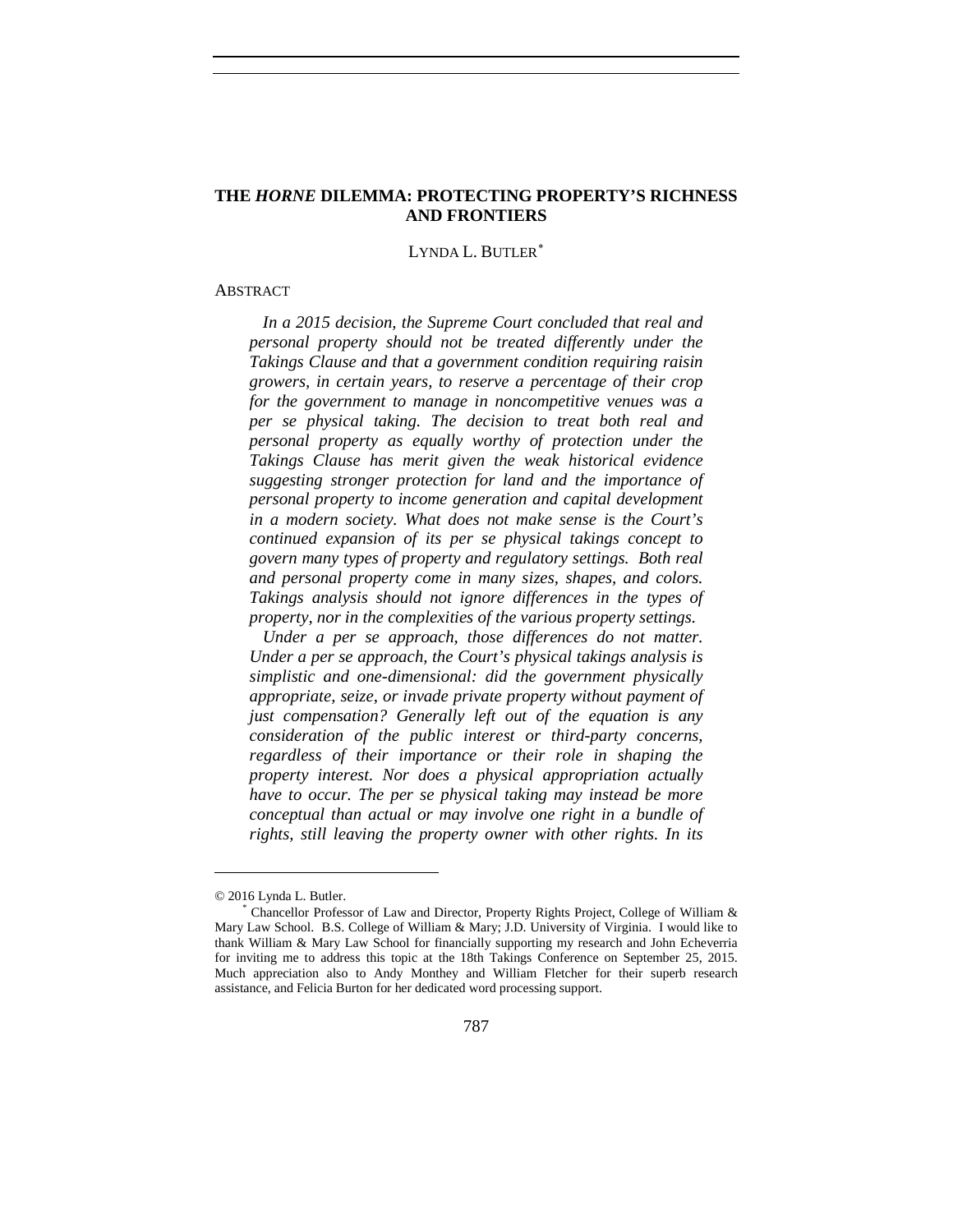*drive for clarity and simplicity, the Court thus has posed a serious dilemma for takings jurisprudence: the difficult task of solidifying constitutional protection for all types of property with an all-encompassing, absolute rule that can provide sufficient predictive value for the complex contexts of modern-day property. What the Court's approach overlooks is property's ability to evolve and provide order for emerging resources and new forms of property. What the Court's approach overlooks is the need to develop constitutional principles that reflect property's richness and frontiers.*

#### TABLE OF CONTENTS

#### **INTRODUCTION**

In the 20[1](#page-2-0)5 decision *Horne v. USDA*,<sup>1</sup> the Supreme Court made two significant rulings. The Court first concluded that real and personal property should not be treated differently under the Takings Clause, $<sup>2</sup>$  $<sup>2</sup>$  $<sup>2</sup>$ </sup> reasoning that early practices and precedent did not support such a distinction.<sup>[3](#page-2-2)</sup> Perhaps more significantly, the Court then found the government requirement that raisin growers, in certain years, reserve a percentage of their crop for the government to manage in noncompetitive venues to be a per se physical taking. $4$  The Court's reasoning behind the

<sup>1.</sup> 135 S. Ct. 2419 (2015).

<span id="page-2-2"></span><span id="page-2-1"></span><span id="page-2-0"></span><sup>2.</sup> U.S. CONST. amend. V.

<sup>3.</sup> *Horne*, 135 S. Ct. at 2425–28.

<span id="page-2-3"></span><sup>4.</sup> *Id.* at 2430–31.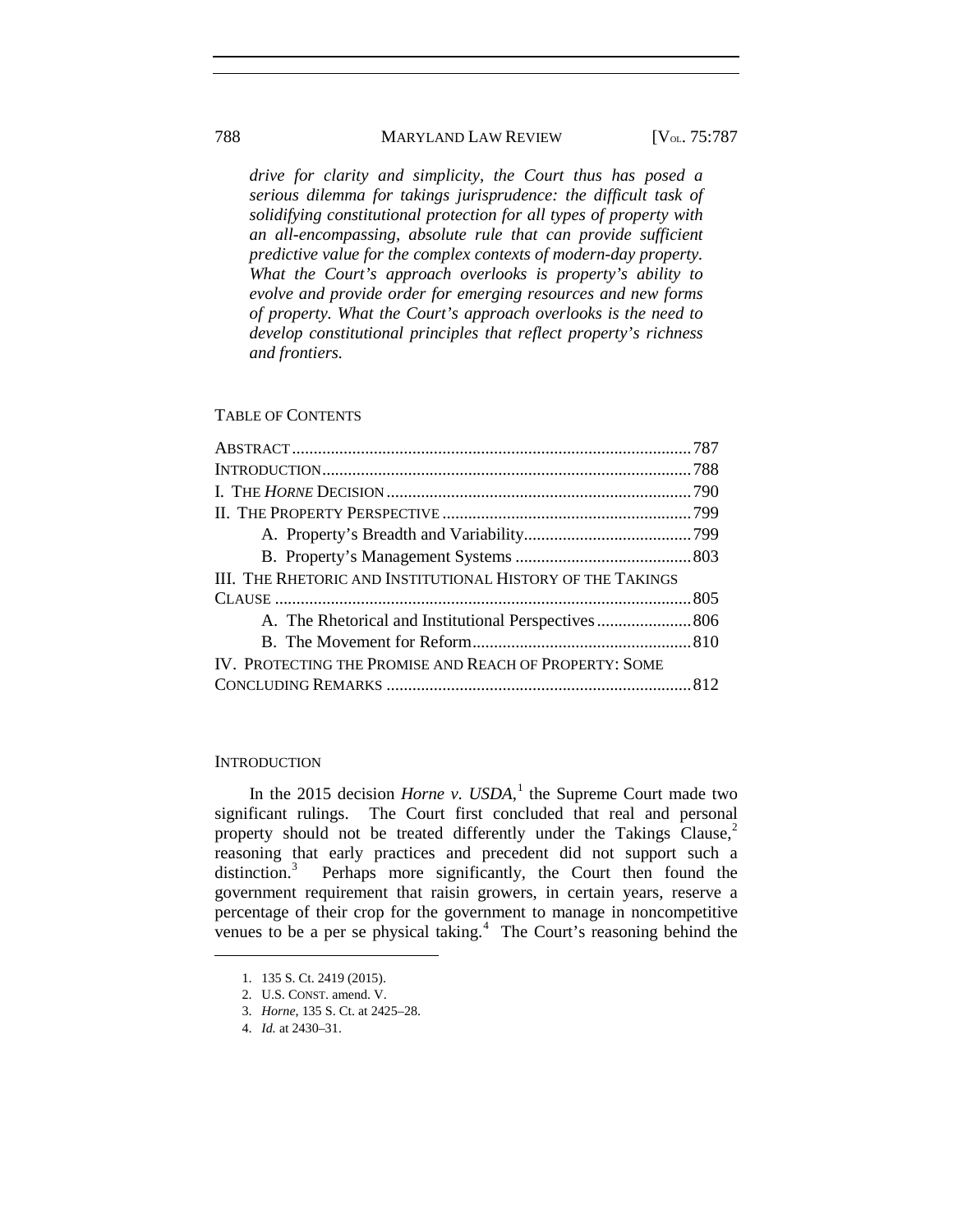latter ruling focused on the control that a government entity had over the regulated raisins and its ability to require the transfer of the raisins.<sup>[5](#page-3-0)</sup> Both conclusions could have far-reaching implications for constitutionally protected property and for the countless government programs regulating property. The rulings also collectively cast serious doubt on the differences between regulatory and physical takings.

The decision to treat both real and personal property as equally worthy of protection under the Takings Clause has merit. Both the practices and the rhetoric of takings cases suggest that personal and real property were protected under the Takings Clause. The historical evidence suggesting stronger constitutional protection of land is weak and reflects a bygone era when land was the main source of wealth. Early practices certainly indicate that the Court found compensable takings for personal as well as real property, at least when the property had value.<sup>[6](#page-3-1)</sup> Some of the traditional rhetoric surrounding the Takings Clause supports a special link between land and the liberty or autonomy interests of the individual owner, $\theta$  but many types of property now help to promote those interests.

The conclusion that personal property is equally deserving, however, does not justify ignoring the differences between real and personal property and between subcategories of property in conducting a takings analysis. The decision to apply the per se physical takings test to the reserve requirement does just that. This decision potentially expands the realm of the per se physical taking to include even some non-trespassory regulatory settings. Based on *Horne*, for example, a condition on entry into a regulated market established to protect price and encourage production could be converted into a physical taking if the government bars access to stored goods in enforcing the condition. Ignoring the wide variation among different types of property overlooks the complexities of context that shape the development of new property interests. Personal property, in particular, covers a wide range of resources and interests that are limited only by human ingenuity and creativity. While real property interests are tied to the land, personal property may be tangible or intangible, newly discovered or created, unable to be occupied except conceptually through the law, perishable or long-lasting, or nonrivalrous despite exclusive rights. Personal property includes tangible goods, pets and livestock, agricultural

<sup>5.</sup> *Id.* at 2428.

<span id="page-3-1"></span><span id="page-3-0"></span><sup>6.</sup> Early on, for example, owners of unimproved land did not always receive compensation when their land was condemned by the government. *See* McClenachan v. Curwen, 6 Binn. 509, 513 (Pa. 1802) ("[B]ut as by the law of 1700, although a compensation is directed to be made for the *improved* land of any person, . . . yet as to the woodland or unimproved ground, there is no compensation to be made . . . .").

<span id="page-3-2"></span><sup>7.</sup> *See* Eduardo Moisès Peñalver, *Is Land Special? The Unjustified Preference for Landownership in Regulatory Takings Law*, 31 ECOL. L.Q. 227, 246–50 (2004) (evaluating the Court's distinction between real and personal property in takings law).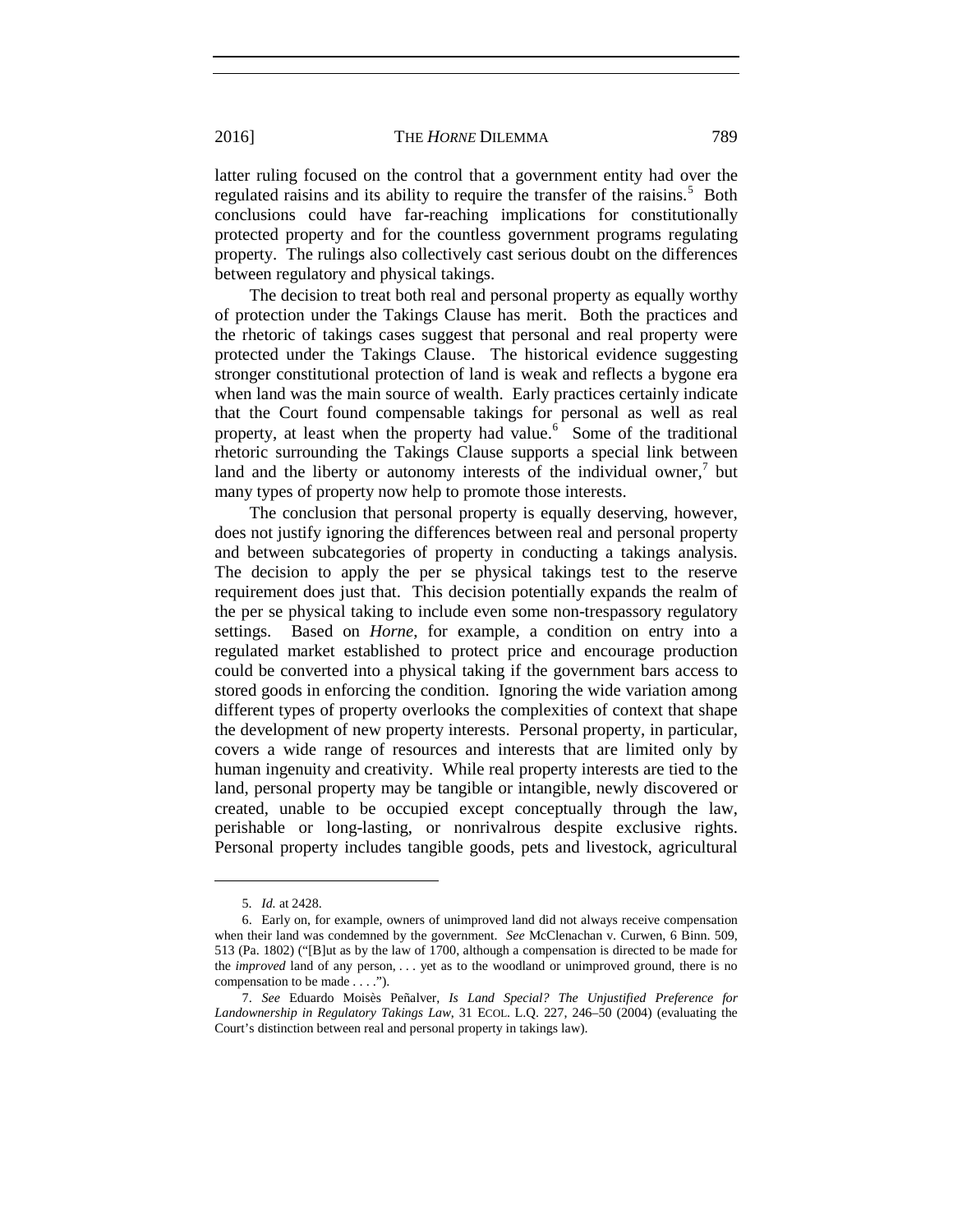products, stocks, bank accounts, patents, literary creations, a person's identity or image, first-in-time broadcasts, email, software, business operations, goodwill and stock-in-trade, commercial paper, security interests, proprietary information, and so on. The differences between the types of property relate to the nature of the asset subject to the property interest, to the property uses that have developed in a particular resource, and to the legal regimes defining and managing the interests.

Under a per se approach, these differences do not matter. Under a per se approach, the Court's physical takings analysis is simplistic and onedimensional: did the government physically appropriate, seize, or invade private property without payment of just compensation? Generally left out of the equation is any consideration of the public interest or third-party concerns, regardless of their importance or their role in shaping emerging property interests.<sup>[8](#page-4-0)</sup> Nor does a physical appropriation actually have to occur after *Horne* (where the property owner kept possession of the raisins). The per se physical taking may instead be more conceptual than actual or may involve one right in a bundle of rights, still leaving the property owner with other rights. $9$ 

<span id="page-4-3"></span>Providing logically consistent legal principles for new or complex contexts is assumed to flow from the simplicity of the Court's per se rule. In its drive for clarity and simplicity, the Court thus has posed a serious dilemma for takings jurisprudence: the difficult task of solidifying constitutional protection for all types of property with an all-encompassing, absolute rule that can provide sufficient predictive value for the complex contexts of modern-day property. Yet, instead of clarity, the Court in *Horne* creates confusion about the logic of its precedent, about the transition between physical and regulatory takings, and about the applicability of a simple, absolute rule to complex forms of property and regulatory settings. What the Court's quest for clarity and simplicity misses is property's ability to evolve and provide order for emerging resources and property forms. What it misses is the need to develop constitutional principles that protect property's richness and frontiers.

#### I. THE *HORNE* DECISION

 $\overline{a}$ 

The regulatory program challenged in *Horne* was developed under the Agricultural Marketing Agreement Act of 1937.<sup>[10](#page-4-2)</sup> The Act authorized the

<span id="page-4-0"></span><sup>8.</sup> The Court in *Lucas v. South Carolina Coastal Council*, 505 U.S. 1003 (1992), defined a categorical or per se taking as "compensable without case-specific inquiry into the public interest advanced in support of the restraint." *Id.* at 1016.

<span id="page-4-2"></span><span id="page-4-1"></span><sup>9.</sup> *See* Lynda L. Butler, *The Governance Function of Constitutional Property*, 48 U.C. DAVIS L. REV. 1687, 1695–1700, 1757–67 (2015) (comparing the crystallization of modern physical takings analysis with the complexity of traditional physical takings analysis).

<sup>10.</sup> Agricultural Marketing Agreement Act of 1937, 7 U.S.C. §§ 602–674 (2012).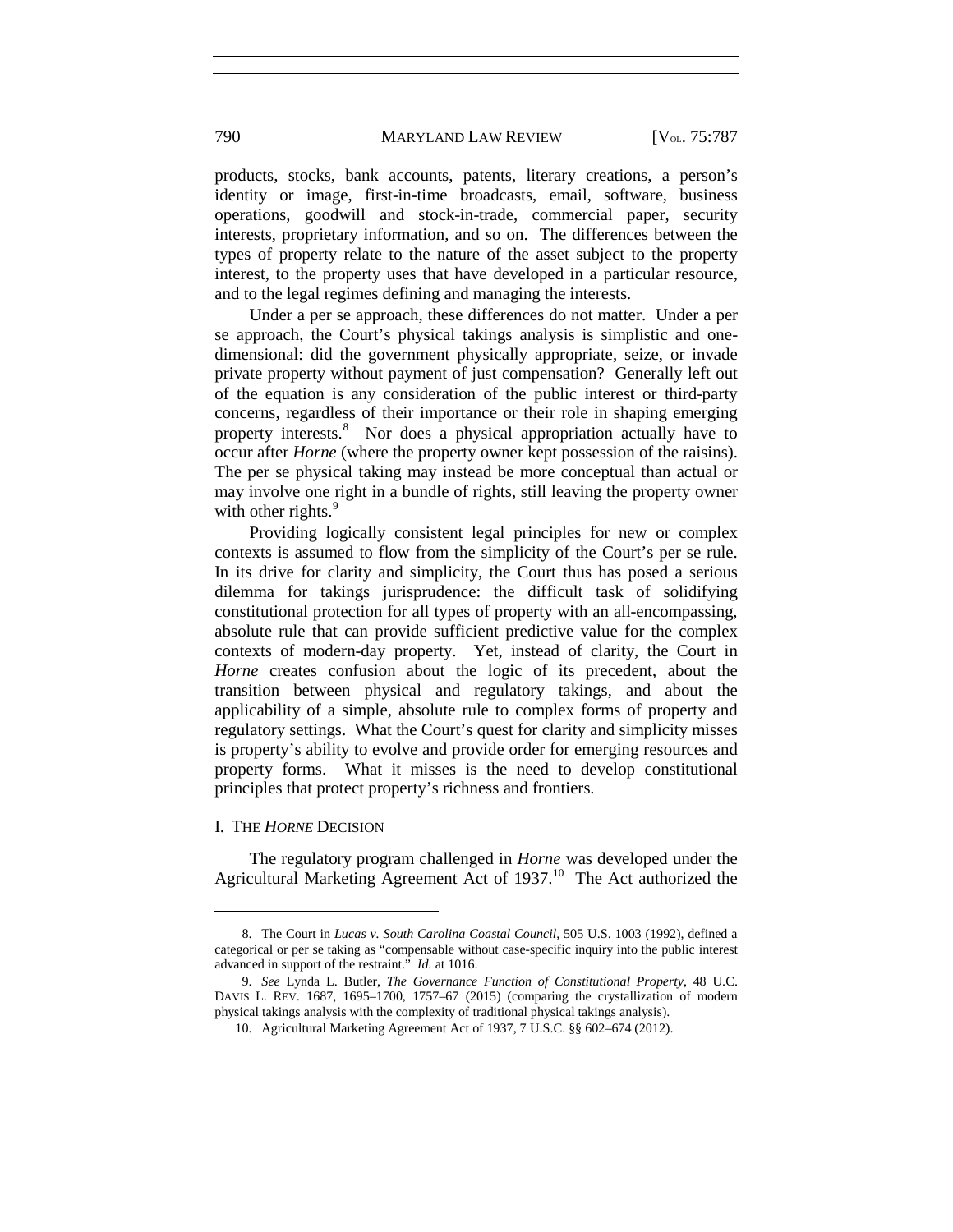Secretary of Agriculture to adopt orders to stabilize markets for particular agricultural products by promoting an adequate supply for consumers and a reasonable income for the farmers.[11](#page-5-0) One such order established the Raisin Administrative Committee ("RAC") to promote stability in the raisin market by controlling supply and maintaining prices.<sup>[12](#page-5-1)</sup> The means used by the RAC to achieve this goal was a requirement that, in certain years, raisin growers set aside a percentage of their crop for the RAC to manage and control. Described as a "Government entity" by the *Horne* Court,<sup>[13](#page-5-2)</sup> the RAC determined the percentage based on current and past market conditions.[14](#page-5-3)

Raisin growers typically ship their crop to raisin handlers, who then physically set aside the raisins to be held in reserve ("reserve raisins"). After segregating the reserve raisins, the handlers pack and sell the remaining raisins ("free-tonnage raisins"), paying the growers only for the free-tonnage raisins. The RAC decides how to dispose of the reserve raisins after considering market conditions for current and prior years and has the power to order handlers to transfer the reserve crop.<sup>[15](#page-5-4)</sup> Authorized disposal options include sale in secondary markets not competitive with free-tonnage raisins (for example, as table grapes for juice or wine production) or in export outlets, direct sale to federal agencies or identified foreign governments, charitable donations, releases to growers agreeing to decrease their production, and by other means.<sup>16</sup> Raisin Administrative Committee sales to handlers must maximize producer returns and

15. *Id.* § 989.67(a).

<span id="page-5-5"></span><span id="page-5-4"></span>16. *Id.* § 989.67(b); *Horne*, 135 S. Ct. at 2430 (quoting Brief for the Respondent at 32, Horne v. USDA, 135 S. Ct. 2419 (2015) (No. 14-275)).

<span id="page-5-0"></span><sup>11.</sup> 7 U.S.C. §§ 601, 602; *see also* Alan B. Morrison, *Response,* Horne v. Department of Agriculture, GEO. WASH. L. REV. DOCKET (June 22, 2015), http://www.gwlr.org/horne-v-dept-ofagriculture/.

<span id="page-5-1"></span><sup>12.</sup> 7 C.F.R. § 989.26 (2015). Raisins are especially vulnerable to supply fluctuations and to changing weather.

<span id="page-5-2"></span><sup>13.</sup> Horne v. USDA, 135 S. Ct. 2419, 2424 (2015). Consisting mainly of growers and handlers, the Raisin Administrative Committee operates under the Secretary of Agriculture and is responsible for such duties as acting as an intermediary between the Secretary and any producer, packer, dehydrator, or bargaining association; investigating compliance; and establishing rules and procedures. 7 C.F.R. §§ 989.26–989.39 (2015); *see also* Plaintiffs' Memorandum of Points and Authorities in Support of Plaintiff's Motion for Summary Judgment at 11, Horne v. USDA, 2009 WL 4895362 (E.D. Cal. Dec. 4, 2009) (No. 1:08-CV-01549-LJO-SMS) ("The RAC is an entity created by the Government. Its decision-making body is made up of paid staff, and representatives from raisin packers, raisin growers under contract to raisin packers, and independent raisin growers."). *But see* 7 C.F.R. § 989.39 (2015) (explaining that RAC members and alternates are not to be compensated, with the exception of expenses approved by the committee); *id.* §§ 989.79–989.80 (describing how expenses are paid by levying assessments made onto the handlers).

<span id="page-5-3"></span><sup>14.</sup> 7 C.F.R. § 989.54 (2015) (discussing trade demand and calculation of preliminary, interim, and final free and reserve percentages by considering such factors as the estimated tonnage held by producers and handlers, quality and modifications of minimum grade standards, world raisin supply and demand, and trends in consumer income).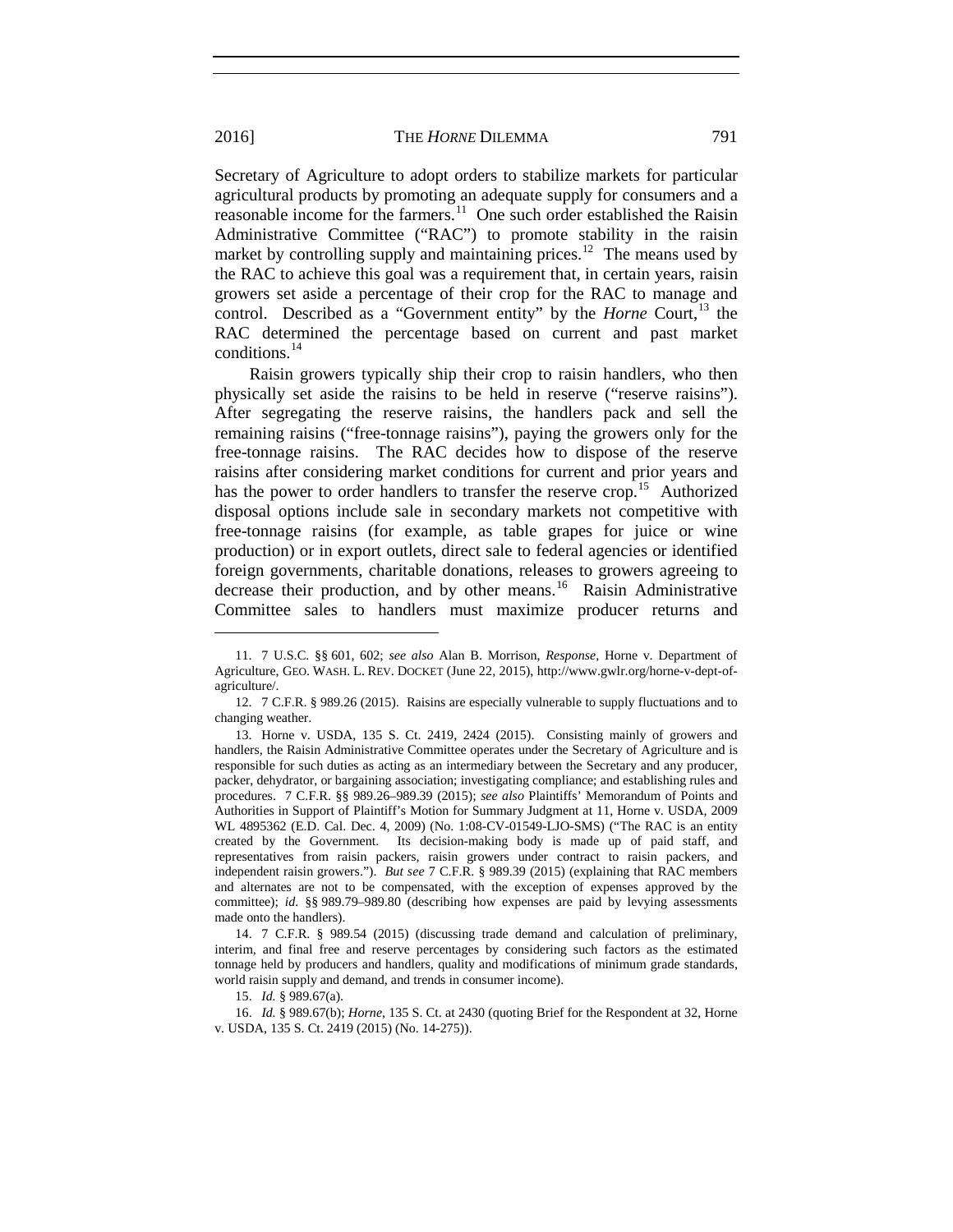disposition of the reserve raisins.<sup>17</sup> Raisin growers retain the right to receive any net proceeds from the RAC sales after administrative expenses and subsidies for export handlers are deducted.<sup>[18](#page-6-1)</sup>

The economic impact of the reserve requirement has varied from year to year. According to the government, net proceed distributions to producers occurred in forty-two of the forty-nine years of the program's operation.[19](#page-6-2) In the years contested by the Hornes, the net proceeds were less than the cost of producing the crop in one year and were nothing in the other year.<sup>20</sup> The percentage of reserve raisins for those years amounted to forty-seven percent in one year and thirty percent in the other.<sup>[21](#page-6-4)</sup>

The challengers in *Horne* are both raisin growers and handlers. In 2002, they refused to set aside the required raisins. When the government sent trucks to their facility to pick up the reserve crop, the Hornes refused entry. The government then assessed a fine of about \$480,000 for the market value of the missing raisins, as well as a penalty of over \$200,000. The Hornes brought suit, alleging an unconstitutional taking of their property.<sup>[22](#page-6-5)</sup>

The Ninth Circuit ruled for the government, concluding that the reserve requirement did not constitute a taking of the Hornes' property.<sup>[23](#page-6-6)</sup> The court rejected the Hornes' argument that the requirement was a per se physical taking, explaining that the regulatory restriction was more properly analyzed under regulatory takings principles. $24$  According to the Ninth Circuit, "the Takings Clause affords less protection to personal than to real property."[25](#page-6-8) Further, because the Hornes still retained the right to receive the net proceeds from the sale of the reserve raisins, the requirement did not totally divest the Hornes of their property interests.<sup>[26](#page-6-9)</sup> Looking to the land use exaction context, the Ninth Circuit then applied standards governing conditions imposed in the land use permitting process to the reserve

<sup>17.</sup> 7 C.F.R § 989.67(d)(1).

<sup>18.</sup> *Horne*, 135 S. Ct. at 2424; 7 C.F.R. § 989.66(h) (2015).

<span id="page-6-4"></span><span id="page-6-3"></span><span id="page-6-2"></span><span id="page-6-1"></span><span id="page-6-0"></span><sup>19.</sup> *See Horne*, 135 S. Ct. at 2439 (Sotomayor, J., dissenting) (citing Letter from Donald B. Verrilli, Jr., Solicitor Gen., to Scott S. Harris, Clerk of Court (Apr. 29, 2015)).

<sup>20.</sup> *Id.* at 2424 (majority opinion).

<sup>21.</sup> *Id.*

<sup>22.</sup> *Id.* at 2424–25.

<sup>23.</sup> Horne v. USDA, 750 F.3d 1128, 1144 (9th Cir. 2014).

<sup>24.</sup> *Id.* at 1139, 1141.

<span id="page-6-8"></span><span id="page-6-7"></span><span id="page-6-6"></span><span id="page-6-5"></span><sup>25.</sup> *Id.* at 1139. Relying on the decision in *Lucas*, the Ninth Circuit drew a distinction between real and personal property protections by contrasting the amount of government control exerted over each. *Id.* at 1139–40. The court reasoned that because a State traditionally executed a higher degree of control over commercial dealings and economic concerns, personal property received fewer protections, and indeed, the possibility of losing all economic use of that personal property should even be expected. *Id*. (citing Lucas v. S.C. Coastal Council, 505 U.S. 1003, 1027–28 (1992)).

<span id="page-6-9"></span><sup>26.</sup> *Id.* at 1140.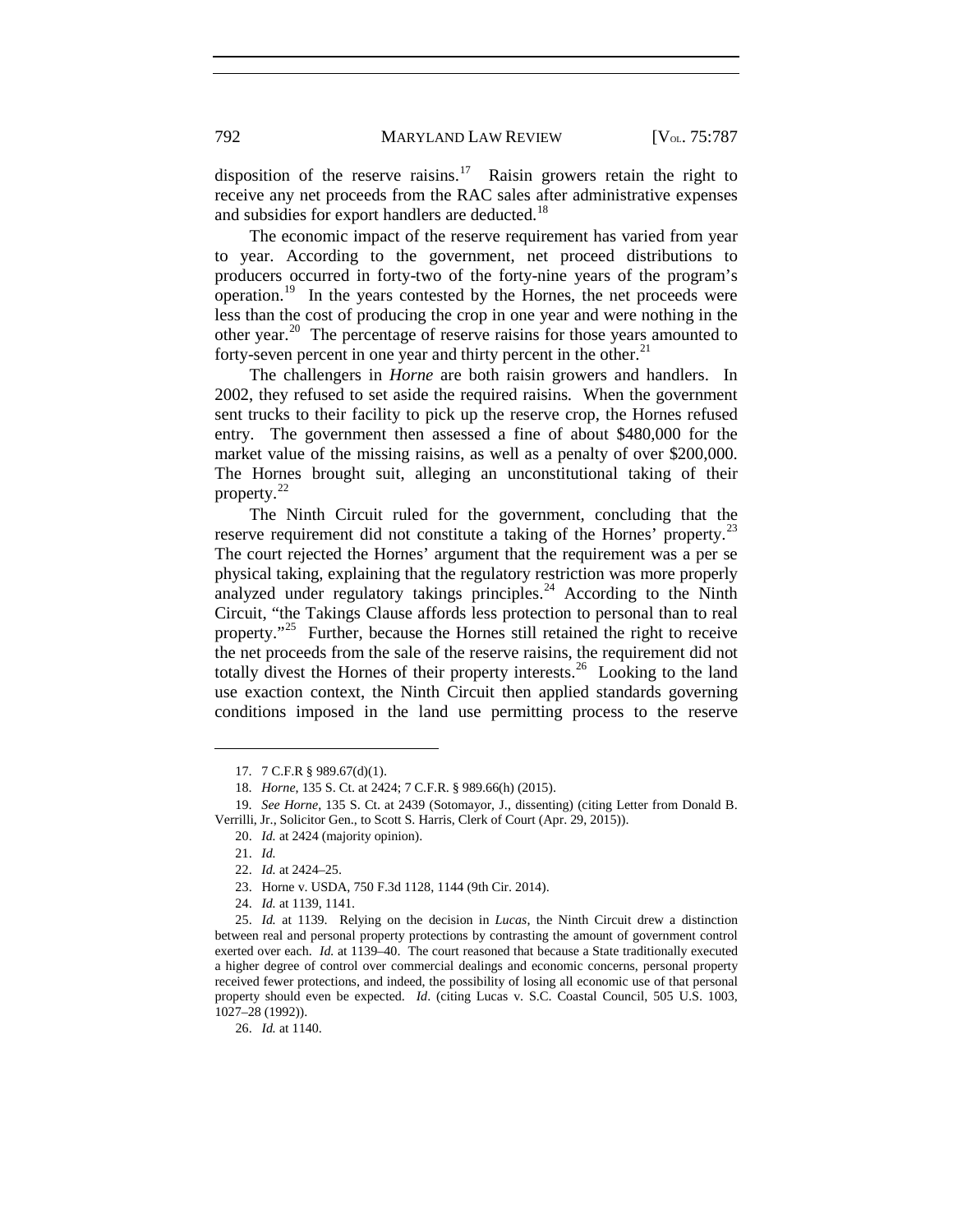requirement.<sup>[27](#page-7-0)</sup> Under those standards, the means used—the reserve requirement—benefitted the Hornes by supporting the regulated market, thus protecting the price of free-tonnage raisins, and also was proportionally related to the public interest in market stability.<sup>28</sup> In essence, the Ninth Circuit viewed the reserve requirement as a fee for voluntarily entering and benefitting from a regulated market.

The Supreme Court rejected both the analysis and the conclusion of the Ninth Circuit. Instead of providing less protection for personal property, the Court decided that personal property was equally worthy of constitutional protection. Instead of analyzing the reserve requirement under regulatory takings principles, the Court evaluated the regulatory restriction under the physical takings concept. Instead of balancing benefits and losses to raisin growers from the regulatory program in determining whether a taking existed, the Court simply focused on whether the government action constituted a physical appropriation of the Hornes' property.[29](#page-7-2)

Writing for the majority, Chief Justice Roberts first concluded that personal property should receive the same protection as real property from direct physical appropriations. As the Chief Justice explained:

Nothing in the text or history of the Takings Clause, or our precedents, suggests that the rule is any different when it comes to appropriation of personal property. The Government has a categorical duty to pay just compensation when it takes your car, just as when it takes your home.<sup>[30](#page-7-3)</sup>

He found support in the historical English law tradition of the Magna Carta, which protected crops and other provisions from seizure without compensation.<sup>[31](#page-7-4)</sup> This tradition also was reflected in colonial and early statehood practices, which similarly compensated property owners when government seized their supplies. Indeed, military seizures of privately owned provisions by the English and American armies during the

<sup>27.</sup> *Id.* at 1141–42.

<span id="page-7-1"></span><span id="page-7-0"></span><sup>28.</sup> *Id.* at 1143. This analysis applied the standards and principles of the regulatory takings cases dealing with land use exactions, *Nollan* and *Dolan*. The Ninth Circuit likened the Hornes' situation to one involving a use restriction imposed in a land use permitting process. Rather than forcing a seizure of the Hornes' crops, the Secretary imposed a condition on their sale—a condition that only exists once the Hornes voluntarily introduced their crops into the stream of commerce. The Hornes could have just as easily refused to send their raisins into interstate commerce, selected different crops, or chosen not to dry their grapes. *Id.* at 1141–43 (relying on Nollan v. Cal. Coastal Comm'n, 483 U.S. 825 (1987); Dolan v. City of Tigard, 512 U.S. 374 (1994)). The Ninth Circuit relied on three primary similarities to justify its comparison: the presence of a conditional exaction, the conditional grant of a government benefit in exchange, and the choice facing the property owner. *Horne*, 750 F.3d at 1143.

<span id="page-7-3"></span><span id="page-7-2"></span><sup>29.</sup> Horne v. USDA, 135 S. Ct. 2419, 2427–29 (2015).

<sup>30.</sup> *Id.* at 2426.

<span id="page-7-4"></span><sup>31.</sup> *Id*.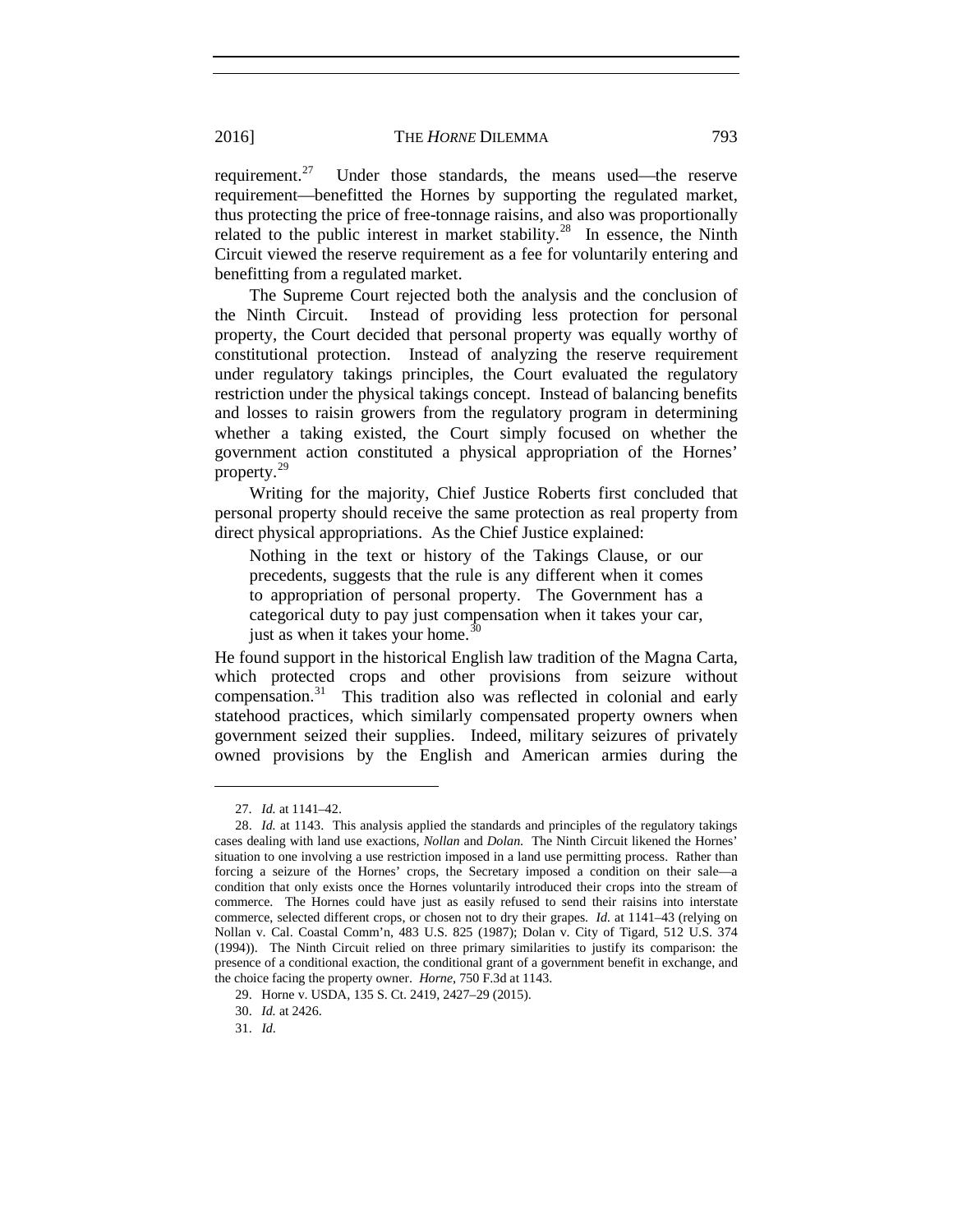Revolutionary War later led to calls for constitutional protection.<sup>32</sup> Further, since the 1800s, the Court's precedent has protected personal property from government seizures without payment of just compensation.<sup>[33](#page-8-1)</sup>

Chief Justice Roberts thus declined to extend the distinction made by the Court in *Lucas v. South Carolina Coastal Council* between real and personal property in evaluating whether a regulatory taking existed.<sup>[34](#page-8-2)</sup> In *Lucas*, the Court stated that the "State's traditionally high degree of control over commercial dealings" involving personal property meant that an owner of personal property should be "aware of the possibility that new regulation might even render his property economically worthless"—"at least if the property's only economically productive use is sale or manufacture for sale."[35](#page-8-3) The *Lucas* Court, however, stressed that applying such a limitation to land was "inconsistent with the historical compact" of the Takings Clause. [36](#page-8-4) The *Horne* majority refused to extend the different treatment of real and personal property to the direct physical appropriation setting, stressing that *Lucas* was not a physical takings case.<sup>[37](#page-8-5)</sup>

In concluding that the reserve requirement clearly constituted a physical taking, the majority stressed that the requirement involved both the physical surrender of the raisins and the transfer of title to the RAC.<sup>[38](#page-8-6)</sup> Though the reserve raisins sometimes remained in the possession of the handlers, the reserve raisins were always segregated from the free-tonnage raisins and held "for the account" of the government.<sup>[39](#page-8-7)</sup> Further, the RAC could dispose of the reserve raisins "as it wisheld]."<sup>[40](#page-8-8)</sup> In the majority's view, the reserve requirement thus deprived raisin growers of their "entire 'bundle' of property rights . . .—'the rights to possess, use and dispose of'" the raisins, "with the exception of the speculative hope" of receiving "some residual proceeds."<sup>[41](#page-8-9)</sup>

 $\overline{a}$ 

40. *Horne*, 135 S. Ct. at 2428.

<span id="page-8-0"></span><sup>32.</sup> *Id*. In addition to the military seizures, some have theorized that early statehood efforts to reallocate debt from creditors to debtors led to the eventual adoption of the Takings Clause. *See* JENNIFER NEDELSKY, PRIVATE PROPERTY AND THE LIMITS OF AMERICAN CONSTITUTIONALISM: THE MADISONIAN FRAMEWORK AND ITS LEGACY 147–49 (1990).

<span id="page-8-1"></span><sup>33.</sup> *See, e.g*., James v. Campbell, 104 U.S. 356, 357–58 (1882) (declaring that a patent conferred an exclusive property interest that could not be appropriated by government without just compensation).

<span id="page-8-4"></span><span id="page-8-3"></span><span id="page-8-2"></span><sup>34.</sup> *Horne*, 135 S. Ct. at 2427–28 (citing Lucas v. S.C. Coastal Council, 505 U.S. 1003 (1992)).

<sup>35.</sup> *Lucas*, 505 U.S. at 1027–28.

<sup>36.</sup> *Id*. at 1028.

<sup>37.</sup> *Horne*, 135 S. Ct. at 2427.

<sup>38.</sup> *Id.* at 2428.

<span id="page-8-9"></span><span id="page-8-8"></span><span id="page-8-7"></span><span id="page-8-6"></span><span id="page-8-5"></span><sup>39.</sup> *Id.*; *see also* 7 C.F.R. § 989.66 (2015) (stating "reserve tonnage transferred to a handler by the committee shall be held by him for the account of the committee").

<sup>41.</sup> *Id.* (quoting Loretto v. Teleprompter Manhattan CATV Corp., 458 U.S. 419, 435 (1982)).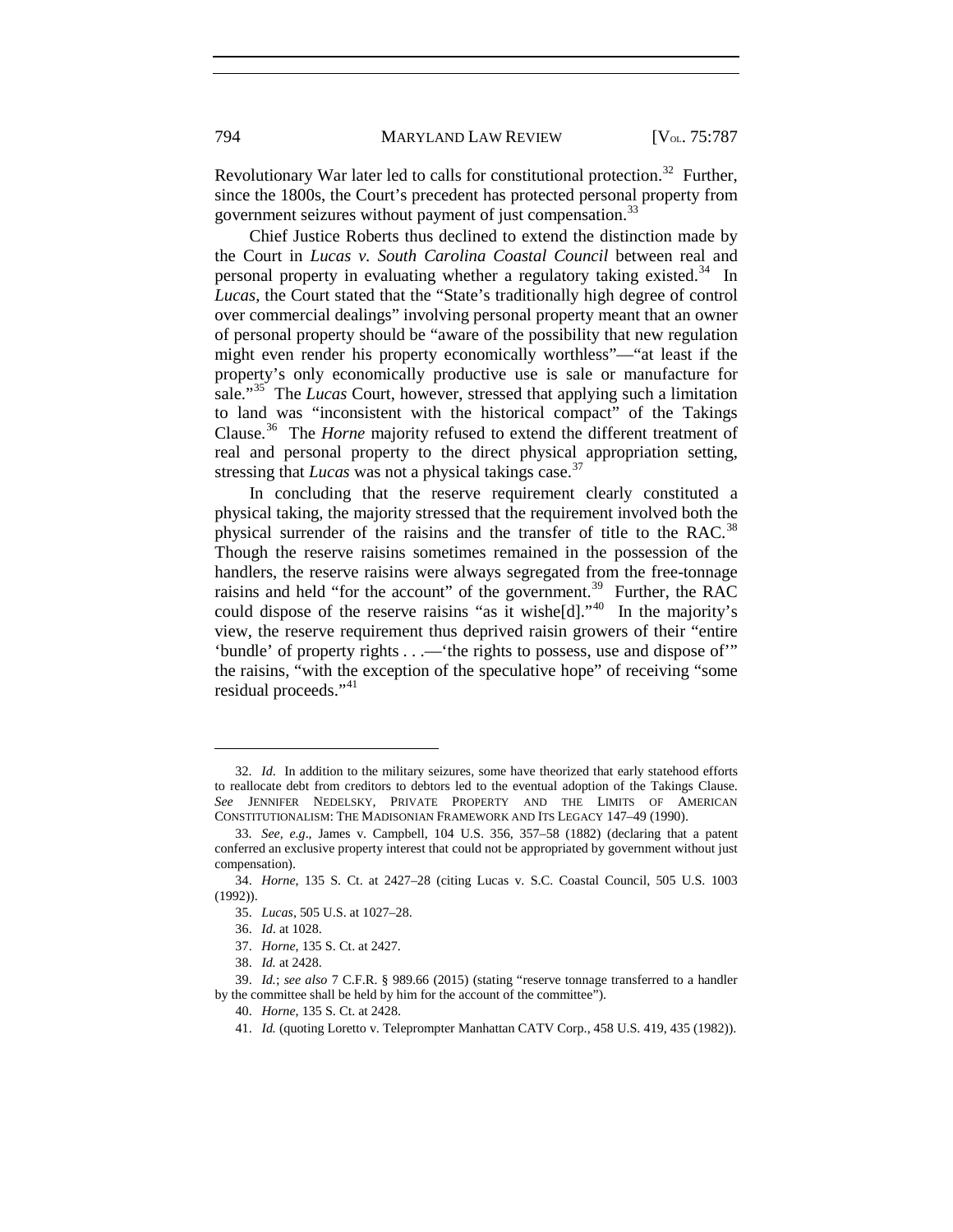The Court also rejected government arguments that the takings inquiry should weigh the economic impact of the regulatory program, balancing the benefits to the growers of voluntarily participating in the regulated market against the growers' loss of control and sometimes net proceeds.<sup>[42](#page-9-0)</sup> According to Chief Justice Roberts, a physical takings analysis does not ask whether economically viable use remains but rather focuses on the physical appropriation of the property.<sup>[43](#page-9-1)</sup> "[A] contingent interest of indeterminate value" does not negate the fact that a physical appropriation has occurred, at least not when "the value of the interest depends on the discretion of the taker."<sup>[44](#page-9-2)</sup> In the majority's view, these arguments "confuse" the per se physical takings inquiry with regulatory takings analysis.[45](#page-9-3) While the existence of an economically viable use could prevent a regulatory restriction from being a regulatory taking, it would not save even a partial physical appropriation from being a physical taking.[46](#page-9-4) The Court also refused to treat participation in the regulated raisin market as a reason to view the reserve requirement as part of a voluntary exchange. As the Court explained, ordinary, basic uses of property—such as selling an agricultural product in the market—do not qualify as special government benefits that can be used as leverage to secure a "waiver of constitutional protection."<sup>[47](#page-9-5)</sup>

The *Horne* decision raises more questions than it resolves. The Court declared that personal property is as worthy as real property of protection from physical takings, yet it left intact—and without explanation—the different treatment recognized in *Lucas* for regulatory takings. The Court further concluded that the reserve requirement constituted a physical taking, even though simply prohibiting the sale of the reserves would not have been a physical taking but would have had a worse economic impact on growers—a prohibition on sale would have deprived the growers of any proceeds from the reserves, but it would not have required a transfer of control to the RAC. The Court explained that the Constitution "is concerned with means as well as ends."<sup>48</sup> This logic is contrary to the more complex approach of traditional courts to physical takings. The traditional analysis "applied a number of factors to measure how close the government interference was to an actual, direct physical occupation or appropriation . . . includ[ing] entry, practical ouster, loss or destruction of use, intent to repeat, and destruction of value."<sup>[49](#page-9-7)</sup>

<sup>42.</sup> *Id.* at 2428–29.

<span id="page-9-5"></span><span id="page-9-4"></span><span id="page-9-3"></span><span id="page-9-2"></span><span id="page-9-1"></span><span id="page-9-0"></span><sup>43.</sup> *Id.* at 2429 (citing Tahoe-Sierra Pres. Council, Inc. v. Tahoe Reg'l Planning Agency, 535 U.S. 302, 323 (2002)).

<sup>44.</sup> *Id.*

<sup>45.</sup> *Id.*

<sup>46.</sup> *Id.*

<sup>47.</sup> *Id.* at 2430–31.

<span id="page-9-7"></span><span id="page-9-6"></span><sup>48.</sup> *Id.* at 2428.

<sup>49.</sup> Butler, *supra* note [9,](#page-4-3) at 1757.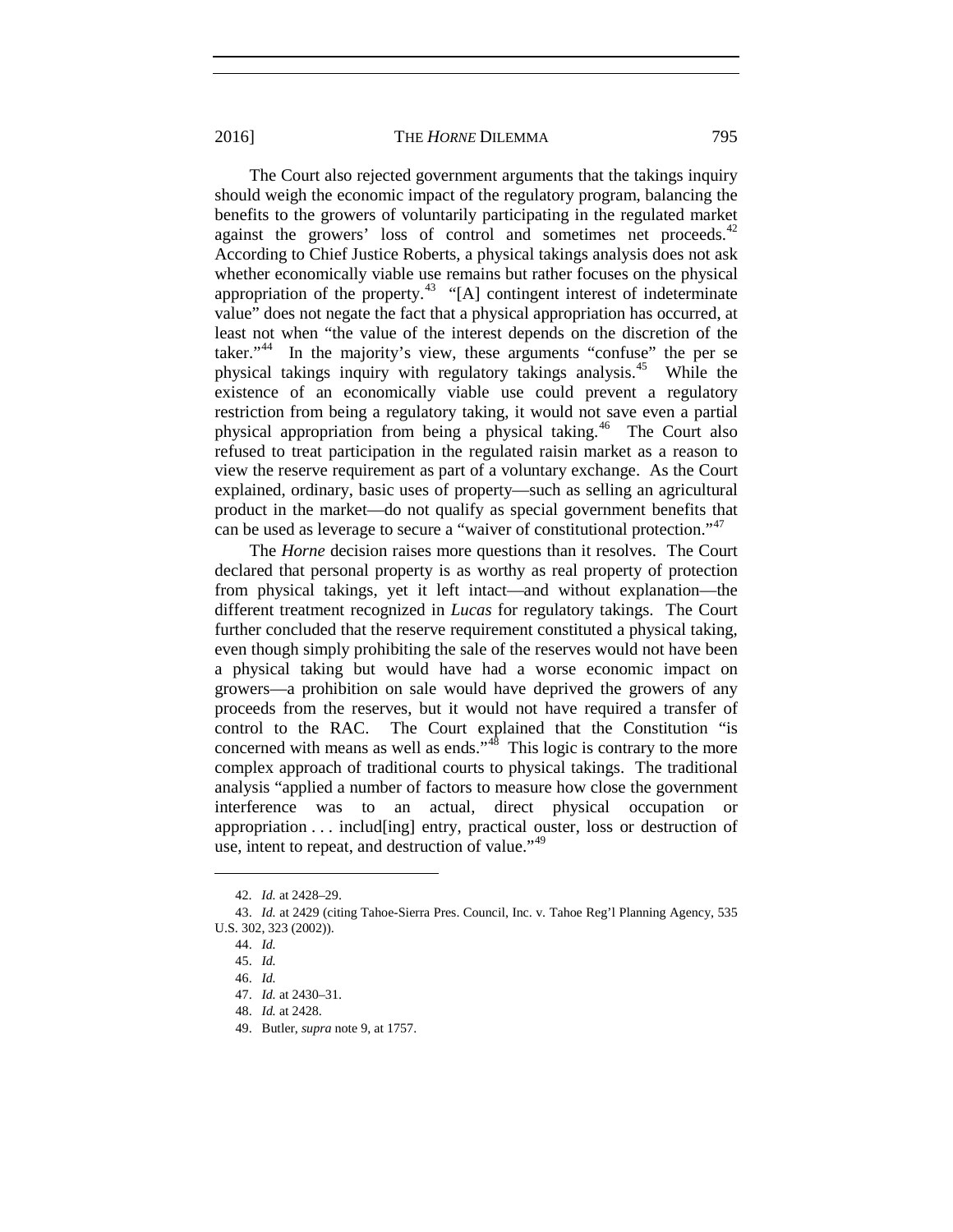The *Horne* majority also ignored a different approach to physical takings announced in a 2012 decision, as well as some judicial resistance to the expansion of rules-based tests.[50](#page-10-0) The 2012 decision, *Arkansas Game &*  Fish Commission v. United States,<sup>[51](#page-10-1)</sup> rejected application of the per se rule to government-authorized flooding that was temporary and not necessarily recurring, instead using a "more complex balancing process."[52](#page-10-2) That process weighed the nature, duration, and foreseeability of the government invasion with the harm to the landowner, including interference with reasonable, investment-backed expectations.<sup>[53](#page-10-3)</sup> Although the Court in *Arkansas Game & Fish Commission* clarified that a physical taking could arise even when government-induced flooding was temporary, the decision clearly signals that the per se approach is not the only test for physical takings.[54](#page-10-4) The Court in *Horne* suggests otherwise, treating the per se approach as the only test that should be applied to government-mandated physical transfers of regulated personal property.

Further, by framing the claim against the regulatory restriction as a per se physical taking, the *Horne* majority blurs the distinction between regulatory and physical takings and enables property owners to circumvent a number of principles that previously made a regulatory takings conclusion more difficult to reach. The per se physical takings approach, for example, gets around the "as a whole" standard that the Court adopted to prevent conceptual severance in a regulatory setting. In *Penn Central Transportation Co. v. New York City*, [55](#page-10-5) the Court declared that it would evaluate the impact of a regulatory action by examining the property as a whole and would not treat the regulated interest as a "discrete segment.<sup>[56](#page-10-6)</sup>" Otherwise, property owners could manipulate the interest they claimed to be taken, narrowing it to just the regulated portion and increasing the likelihood of a *Lucas* taking involving a total wipeout of economically

<span id="page-10-0"></span><sup>50.</sup> *See* Lynda L. Butler, *The Resilience of Property*, 55 ARIZ. L. REV. 847, 888 (2013) (proposing that the *Nollan* and *Dolan* rules-based expansion has stoked judicial resistance in lower courts and even subsequent Supreme Court decisions due to the difficulty of "applying any single or formulistic vision of constitutional property to the complex and variable situations involving ordinary property").

<sup>51.</sup> 133 S. Ct. 511 (2012).

<span id="page-10-2"></span><span id="page-10-1"></span><sup>52.</sup> *Id.* at 521 (quoting Loretto v. Teleprompter Manhattan CATV Corp., 458 U.S. 419, 435 n.12 (1982)).

<sup>53.</sup> *Id.* at 522–23.

<span id="page-10-4"></span><span id="page-10-3"></span><sup>54.</sup> For a discussion of potential problems raised by *Arkansas Game & Fish Commission* and a proposed analytical approach distinguishing between the exclusion and governance strategies to property, see Butler, *supra* note [9,](#page-4-3) at 1714–20.

<sup>55.</sup> 438 U.S. 104 (1978).

<span id="page-10-6"></span><span id="page-10-5"></span><sup>56.</sup> *Id.* at 130–31. This approach has been reiterated by subsequent decisions. *See, e.g.*, Tahoe-Sierra Pres. Council v. Tahoe Reg'l Planning Agency, 535 U.S. 302, 326–27 (2002) (rejecting the temporal severance argument and concluding that a building moratorium did not cause a total economic loss for the period when the moratorium applied).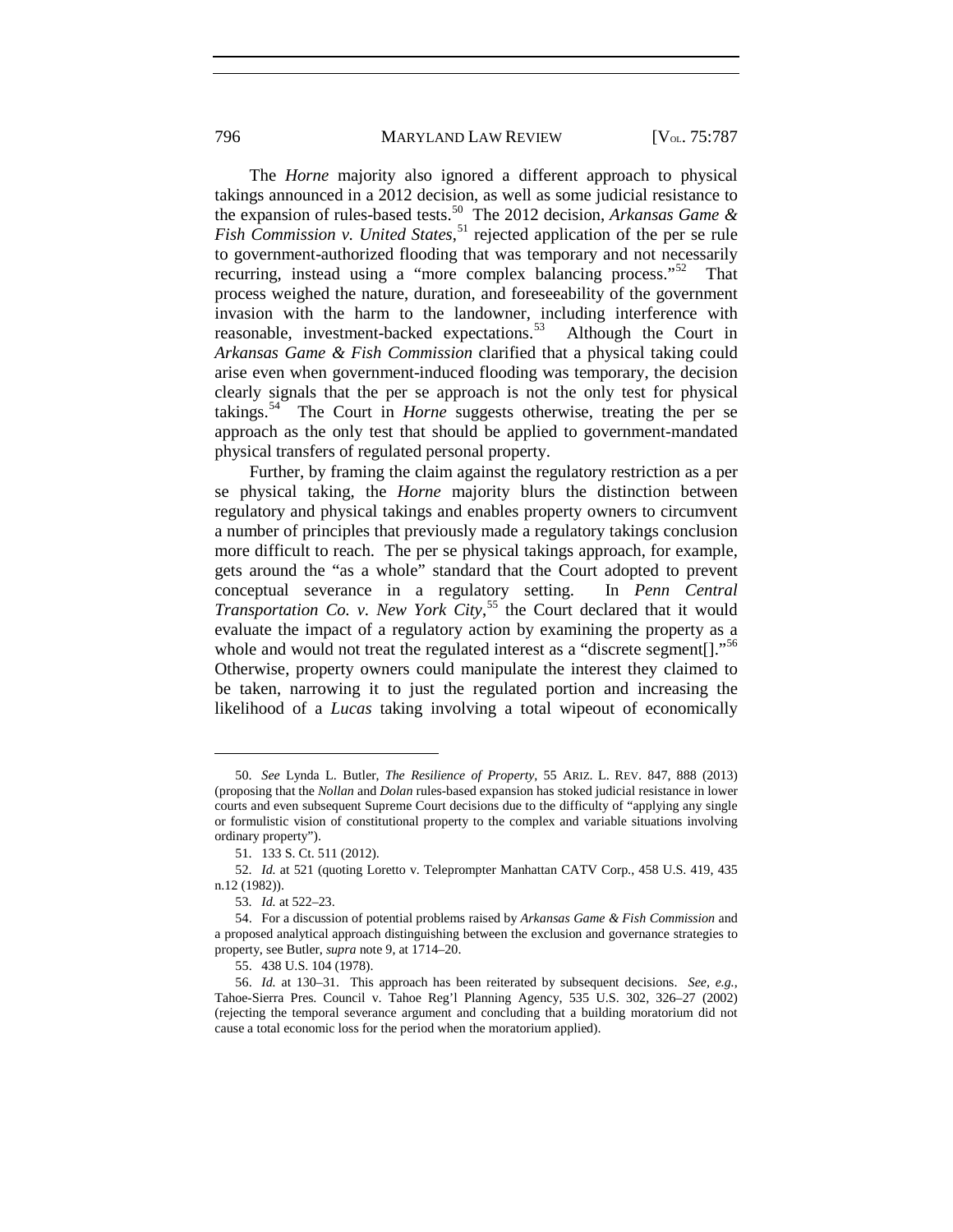viable use.<sup>57</sup> If, instead, physical takings analysis is applied to a regulation involving the transfer of a part, the "as a whole" perspective does not matter. As the *Horne* Court explains, even a permanent physical appropriation of just a few inches of land is considered a per se physical taking.<sup>58</sup> Under this analysis, when the property is a fungible product like raisins, a government requirement to physically reserve and transfer just a small amount of raisins—say 1%—would be a physical taking. The fact that the raisin grower still had 99% of her crop would not be considered. Under the Court's analysis, the amount of free-tonnage raisins simply would not matter.

The physical takings approach of the *Horne* decision also allows the Court to ignore the context surrounding the reserve requirement, including the fairness dimension of regulatory takings analysis addressed through such concepts as average reciprocity of advantage and evening out of the benefits and burdens of regulatory life.<sup>[59](#page-11-2)</sup> When a permanent physical appropriation exists, the per se approach focuses entirely on the owner. The benefits to the owner of being in a protected market are irrelevant to determining whether a physical taking exists. The windfalls received, for example, from being in a stable market with price controls would not be part of the physical takings analysis, not even if the price for the ninety-nine percent of the remaining crop were much higher than if the market were not regulated. Protection of certain agricultural markets may require some sort of collective action to overcome the free-rider and transaction cost problems of an unconstrained, free-for-all market. In these situations, the race to get to market would simply be too great to ensure the protection of farmers' income, the sufficiency and safety of the supply, and an adequate number of long-term players. The benefit to the raisin growers then is not simply the higher price but also the collective action that overcomes market failure problems.

Finally, the Court's application of the per se approach to the reserve requirement ignores the complexity and breadth of property. Comparing the seizure of your car to the occupation of your home is too simplistic a

<span id="page-11-0"></span><sup>57.</sup> In *Lucas*, the Court declared a law causing a total loss of economically viable use to be a per se regulatory taking. Lucas v. S.C. Coastal Council, 505 U.S. 1003, 1015–17 (1992).

<span id="page-11-1"></span><sup>58.</sup> 135 S. Ct. 2419, 2429 (2015) (discussing the conclusion in *Loretto*, 458 U.S. at 430, 436, that the installation of a small cable box was a physical taking despite the continued economic viability of the property); *see also Loretto*, 458 U.S. at 436–38 (stating that traditional rules are in place to avoid line-drawing: "constitutional protection for the rights of private property cannot be made to depend on the size of the area permanently occupied," but upon "whether there is a taking in the first instance").

<span id="page-11-2"></span><sup>59.</sup> In *Pennsylvania Coal Co. v. Mahon*, Justice Holmes noted how a law's "average reciprocity of advantage" had been "recognized as a justification" for the law. 260 U.S. 393, 415 (1922). In *Penn Central Transportation Co. v. New York City*, Justice Brennan contrasted a physical invasion with "interference aris[ing] from some public program adjusting the benefits and burdens of economic life to promote the common good." 438 U.S. 104, 124 (1978).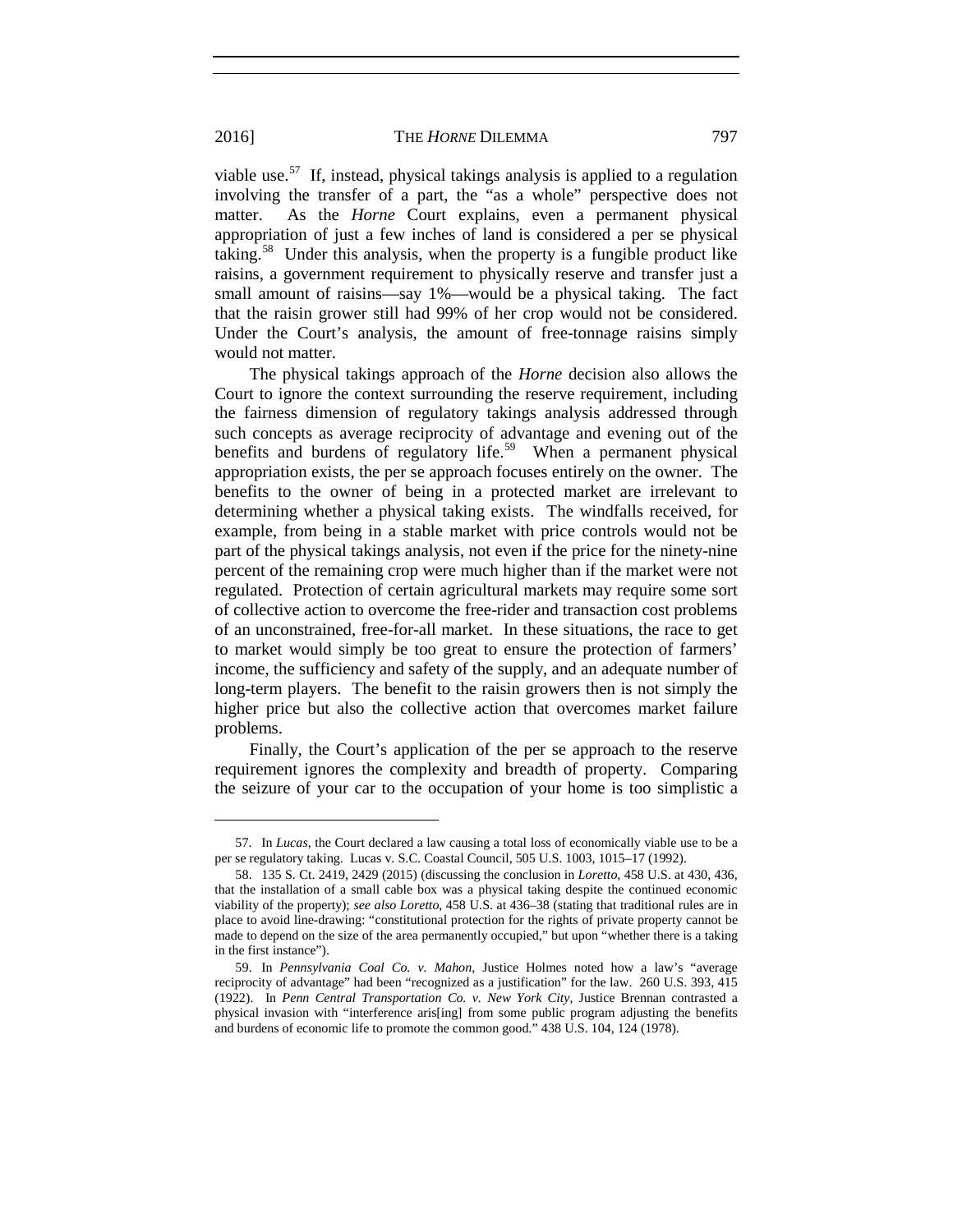justification for the Court's adoption of a one-dimensional test.<sup>60</sup> This superficially persuasive—but misleading—1:1 comparison overlooks the wide variety of assets falling outside of the real property category, as well as the constant development of new forms of personal property. By classifying the reserve requirement as a per se physical taking, the Court in effect defines the property interest as each individual raisin, despite the requirement's role in maintaining the value of the crop as a whole. A tract of land, however, is fixed in its size; the quantity of acreage is known. If a landowner proposes to subdivide the tract into forty lots but is only allowed to develop twenty, the landowner still owns the same amount of land. He has not lost his tract or even a part of it. Agricultural crops produced for sale, in contrast, are not fixed in number. The yield varies from year to year, just as the amount of subdivided lots varies depending on the circumstances. The grower cannot fix the quantity of crops grown ex ante, making regulatory intervention necessary if a market failure exists. This difference in the variability of the quantity should affect how a property interest and a physical taking are defined.

Because the *Horne* majority applied the per se test to that part of the raisin crop set aside to maintain the market value of the remaining crop, any law requiring the physical separation and possible transfer of personal property would seem to be a per se physical taking. What if a law mandated the surrender of a firearm by its owner even though the owner was not prohibited from possessing the weapon? In 2014, California enacted a law authorizing such action when a judicial officer finds reasonable or sufficient cause to believe that the owner poses an immediate and present danger of injury.<sup>[61](#page-12-1)</sup> Or what if a law authorized local governments to seize the personal property of homeless people when the property was found in public places?<sup>[62](#page-12-2)</sup> Under the *Horne* Court's analysis,

<sup>60.</sup> *Horne*, 135 S. Ct. at 2426.

<span id="page-12-1"></span><span id="page-12-0"></span><sup>61.</sup> 2014 Cal. Legis. Serv. 5639–43 (West) (amending CAL. PENAL CODE § 1524). This law was amended in 2015 to add protections for the rights of gun owners against unfair seizures. 2015 Cal. Legis. Serv. 1653–55 (West).

<span id="page-12-2"></span><sup>62</sup>*. See A Dream Denied: The Criminalization of Homelessness in U.S. Cities*, NAT'L COAL. FOR THE HOMELESS, http://www.nationalhomeless.org/publications/crimreport/constitutional.html (last visited Sept. 8, 2015) (discussing criminalization measures against the homeless and their constitutional implications); Gale Holland, *L.A. City Council OKs Crackdowns on Homeless Encampments*, L.A. TIMES (June 23, 2015), http://www.latimes.com/local/california/la-mehomeless-sweeps-20150624-story.html (discussing crackdowns on homeless encampments); Ilya Somin, *The Takings Clause and Government Destruction of Homeless Persons' Property*, VOLOKH CONSPIRACY (Sept. 6, 2012), http://volokh.com/2012/09/06/the-takings-clause-andgovernment-destruction-of-homeless-persons-property/ (discussing the Fourth and Fifth Amendment implications of government seizure of homeless persons' property); *see, e.g.*, Lavan v. City of L.A., 693 F.3d 1022, 1032–33 (9th Cir. 2012) (upholding the rule that government must give a property owner notice and a chance to challenge a taking "regardless of whether the property in question is an Escalade or an EDAR, a Cadillac or a cart"); Pottinger v. City of Miami, 810 F. Supp. 1551, 1570 n.30 (S.D. Fla. 1992) (holding city's seizure and destruction of homeless persons' personal property to be a violation of the Fifth Amendment). *But see* Sanchez v. City of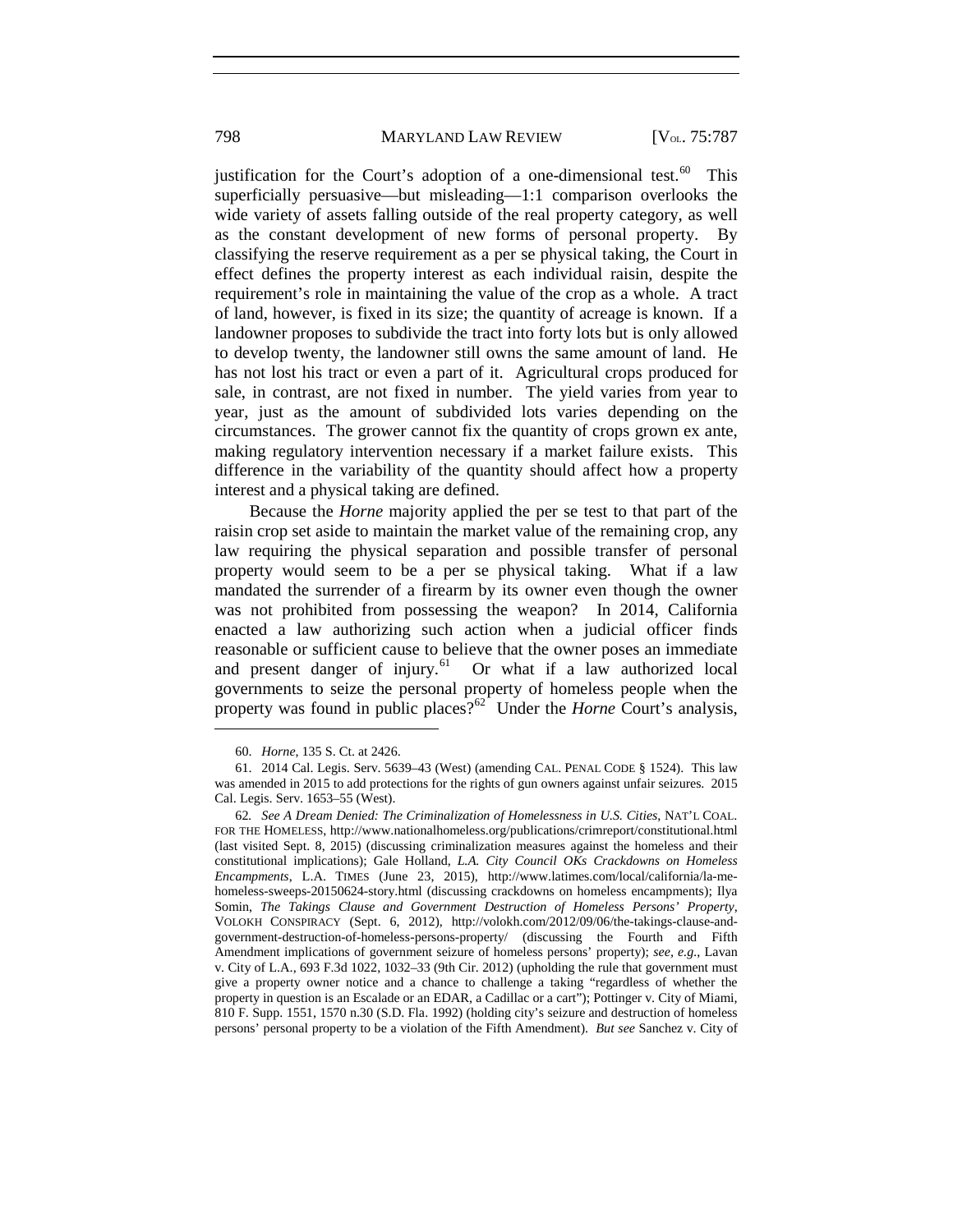the possibility of a seizure or transfer of possession would trigger the per se physical takings test. The context of the law and the public interests justifying the seizure or transfer could not be considered. Though the *Horne* Court hoped to provide a clearer and more predictable takings test, it instead expanded the application of a test that is divorced from any consideration of context. Not only can the test not handle the many forms of personal property, whether tangible or not, it also cannot handle the complicated legal regimes that accompany and support these property interests. The *Horne* decision thus poses a serious dilemma for takings jurisprudence.

Should the differences between the types of property matter under takings analysis? Which takings tests or principles best capture the breadth and variability of property interests while minimizing problems of inconsistency and unpredictability? These questions will now be addressed.

#### II. THE PROPERTY PERSPECTIVE

In deciding whether differences between real and personal property matter for purposes of defining constitutionally protected property, it is important to focus on the nature of the differences under property law and then to ask whether these distinctions should have constitutional implications. Are there reasons flowing from the differences that justify or necessitate a more nuanced or context-dependent approach under the Takings Clause? Should a takings test reflect the nature of real and personal property and the possibility of emerging property forms? Should, in other words, a takings test reflect the reach and promise of property—its richness and frontiers?

## *A. Property's Breadth and Variability*

Personal property comes in many different sizes, shapes, and forms. In contrast to land, personal property has a broad reach and potential for evolution. While real property interests are, by definition, tied to permanent, renewable tracts of land having demarcated boundaries, personal property may be tangible or intangible, is typically nonrenewable, and, in the case of many agricultural products, is perishable. Some forms of personal property are intangible and more conceptual than actual, with the boundaries of delineation mainly set through a regulatory regime. The regime and property interests persist because the value of the property far outweighs the cost of enforcing these murky conceptual boundaries,

Fresno, 914 F. Supp. 2d 1079, 1104 (E.D. Cal. 2012) (holding a homeless plaintiff had no federal takings claim when he failed to avail himself of any state procedures for compensation).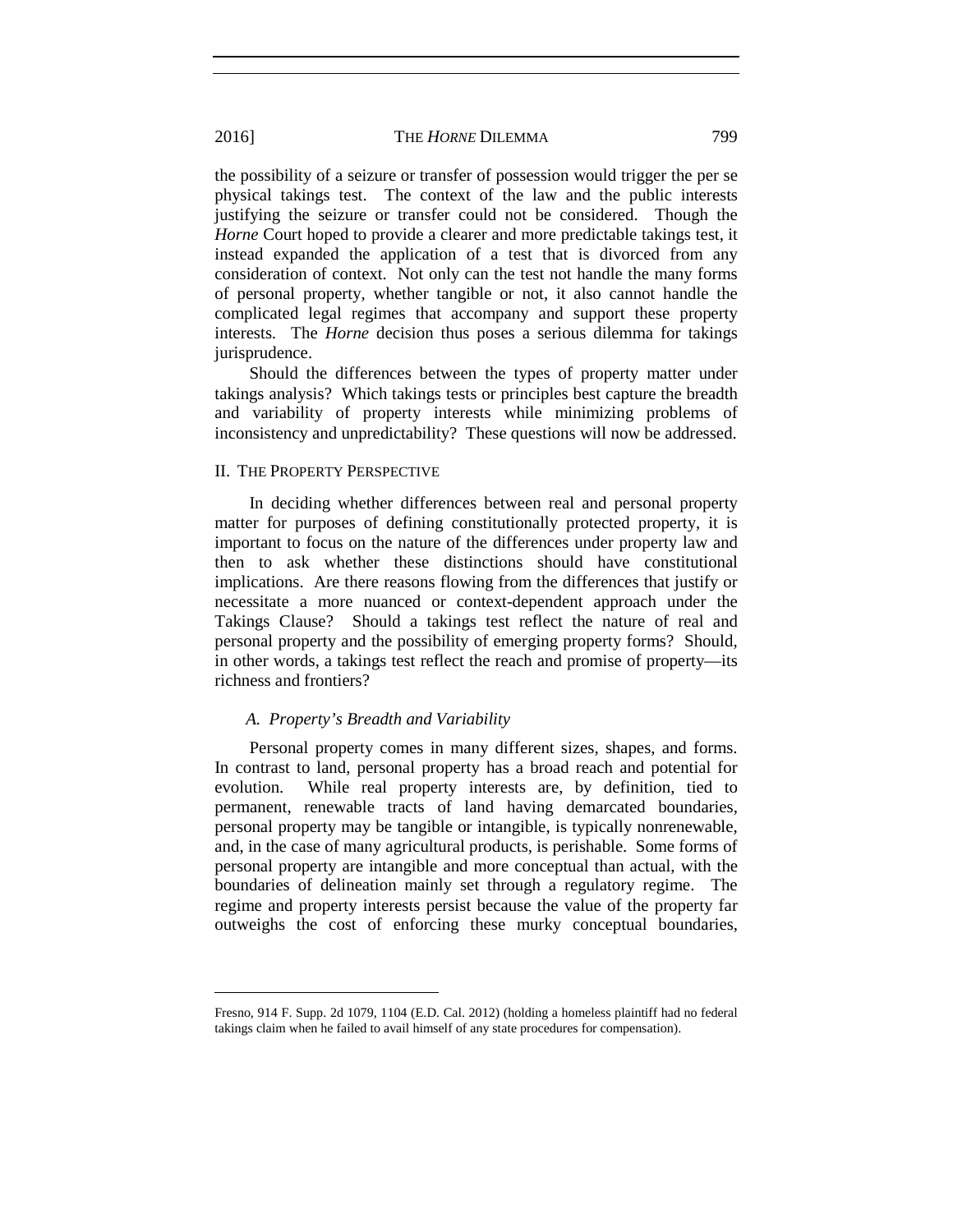justifying the enforcement efforts. $63$  Other types of personal property are tangible but fungible—like raisins, making it impossible to identify individual units. Only physical separation can provide a way to distinguish different batches. Personal property that is tangible, fungible, and perishable tends to derive its economic value from sale. Large quantities would only be produced for the market. The greater the sameness, fragility, or intangibility, the more the need for management and regulations to draw legal boundaries, resolve conflicts, and protect public interests.

The common law of property traditionally has treated personal property differently than real property, varying principles, policies, and rules to reflect the nature of the personal property being acquired, used, or disputed. As a general matter, possession-based rules have been more important to personal property as ways to acquire and enforce ownership rights.[64](#page-14-1) The title system similarly is less extensive for personal property than for real property. Personal property often lacks the durability of land to justify the costs of establishing a formal title system involving registration or recordation of title documents. For many types of personal property, possession is the common law's preferable source of evidence of ownership.[65](#page-14-2) Some more expensive, durable forms—like cars, boats, art, and jewelry—have more formal title systems, but they generally are the exception.<sup>[66](#page-14-3)</sup> For fungible personal property (especially if perishable), commercial transactions require use of either an inconvenient system based on total physical separation or a more complex system providing for the commingling of goods through commercial laws governing warehouse arrangements and transfers of documents of title.<sup>[67](#page-14-4)</sup>

<span id="page-14-5"></span><span id="page-14-0"></span><sup>63.</sup> Intellectual property interests, for example, may be so valuable that the costs of enforcement are worth the effort. The Google Books litigation demonstrates how extensive those efforts can be. *See* Authors Guild v. Google Inc., 770 F. Supp. 2d 666, 669 (S.D.N.Y. 2011) (concluding that the settlement agreement still goes too far in giving Google significant rights to control copyrighted works without permission), *vacated* 721 F.3d 132 (2d Cir. 2013); *see also*  Jonathan Stempel, *Google Defeats Authors in U.S. Book-Scanning Lawsuit*, REUTERS (Nov. 14, 2013), http://www.reuters.com/article/2013/11/14/us-google-books-idUSBRE9AD0TT 20131114 (discussing the Google litigation).

<span id="page-14-1"></span><sup>64.</sup> *See, e.g.*, JOSEPH WILLIAM SINGER, PROPERTY § 16.2 (3d ed. 2014) (discussing the rule of capture for acquiring ownership of wild animals); *id.* § 16.3 (discussing first possession as a requirement of finder's law, protecting a first possessor over subsequent possessors and third parties, with the exception of the true owner); *id.* (unless embedded in state, federal, or Indian lands, a shipwreck is governed by the law of finds, awarding the finder ownership of the ship and its contents, or, if the ship has not been abandoned, by the law of salvage, which entitles the finder to possession and a reward for salvaged goods, but not title).

<span id="page-14-2"></span><sup>65.</sup> *See, e.g.*, *id.* § 2.1 (discussing how a presumption of ownership arises from possession of property and exercise of physical control due to the expense and difficulty of proving true ownership).

<span id="page-14-3"></span><sup>66.</sup> *See* THOMAS W. MERRILL & HENRY E. SMITH, PROPERTY: PRINCIPLES AND POLICIES 901–18 (2d ed. 2012) (discussing various title systems for real and personal property).

<span id="page-14-4"></span><sup>67.</sup> Article 7 of the U.C.C. governs management of goods for storage and transit, recognizing the use of documents of title by warehousemen and financial institutions in the business of storing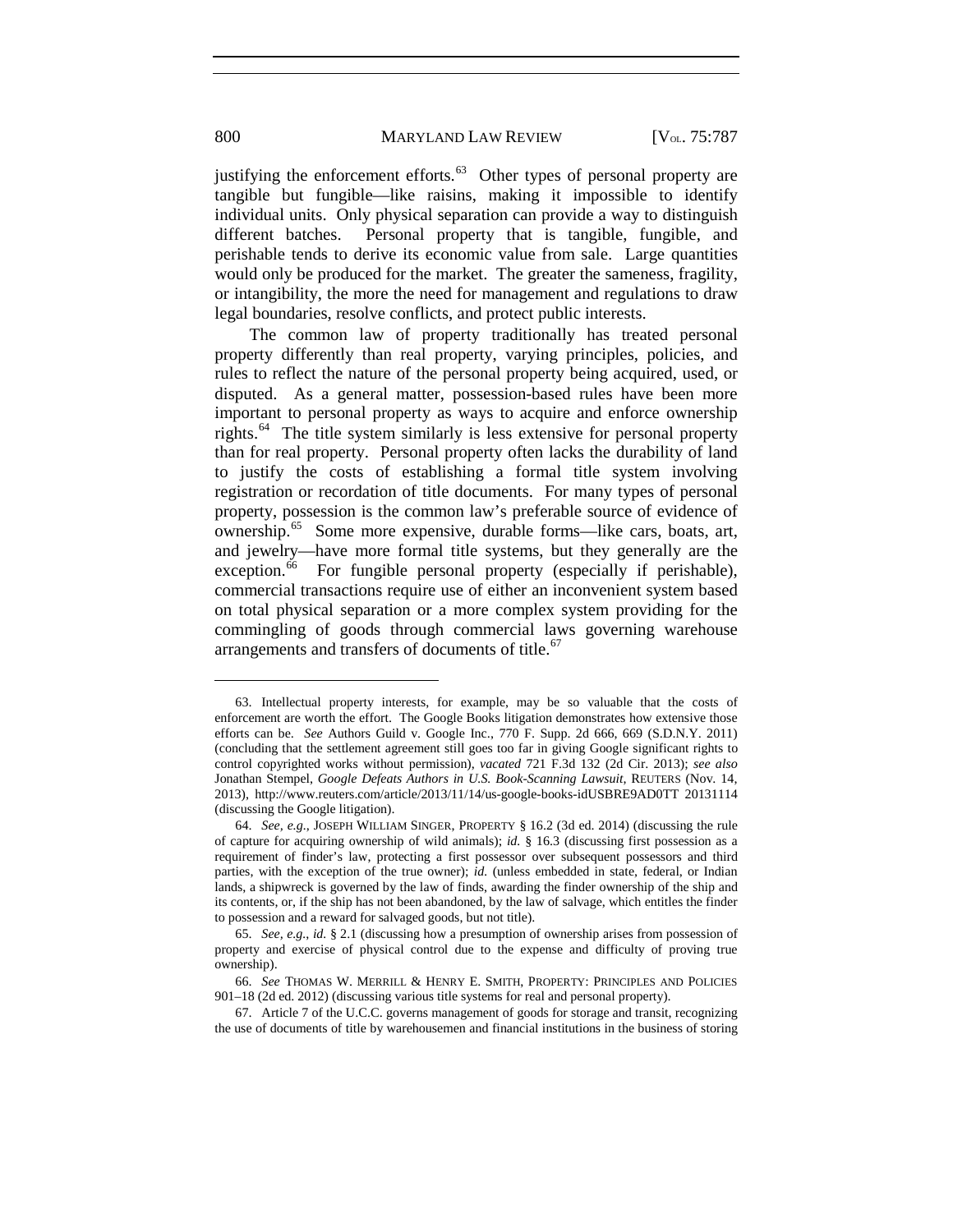Recording or registration systems designed to give notice to third parties and to establish the priority of various rights-holders are also more extensive for real property than for personal property. Some types of personal property that are exchanged in the marketplace and financed by lending institutions have registration systems for title and secured financial interests.[68](#page-15-0) For many forms of personal property, though, no formal system exists.

Enforcement of property rights also differs depending on whether the property is real or personal. Trespass to land, for example, is traditionally handled harshly and swiftly, $69$  while trespass to chattel is harder to establish.<sup>70</sup> Legal regimes for both real and personal property tend to become more complex if the asset is highly valued, durable, or able to generate financial capital. Laws regulating oil and gas, for example, began simply, borrowing the rule of capture used for wild animals. Eventually, when the rule of capture promoted a race to drill and capture regardless of demand or ability to store for the future, the laws for oil and gas became much more complicated.<sup>[71](#page-15-3)</sup> Now these laws even allow forced pooling to gain access to oil and gas on a landowner's property against her objections.[72](#page-15-4)

<span id="page-15-4"></span>72. *See, e.g.*, Laura Legere, *Forced Pooling Policies Remain Unclear in Pennsylvania's Shale Plays*, PITTSBURGH POST-GAZETTE (Jan. 6, 2015), http://powersource.post-

and handling goods for hire, and delivery of goods. U.C.C. §§ 7-101–7-704 (AM. LAW INST. & NAT'L CONFERENCE OF COMM'RS ON UNIF. STATE LAWS 2014). These documents of title include any record "that in the regular course of business or financing is treated as adequately evidencing that the person in possession or control of the record is entitled to receive, control, hold, and dispose of the record and the goods the record covers." U.C.C. § 1-201(16) (AM. LAW INST. & NAT'L CONFERENCE OF COMM'RS ON UNIF. STATE LAWS 2014).

<span id="page-15-0"></span><sup>68.</sup> Automobiles, for example, have a registration or title system run by the states and are often subject to the interests of secured creditors governed by Article 9 of the U.C.C. *See*  MERRILL & SMITH, *supra* note [66,](#page-14-5) at 913–14 (discussing the interaction of the state's automobile title systems with the U.C.C).

<span id="page-15-1"></span><sup>69.</sup> *E.g.*, Jacque v. Steenberg Homes, Inc., 563 N.W.2d 154, 166 (Wis. 1997) (upholding \$100,000 in punitive damages for an intentional trespass to land); *see also* WILLIAM L. PROSSER, HANDBOOK OF THE LAW OF TORTS 63 (4th ed. 1971) (describing the law of intentional trespass to land as "exceptionally simple and exceptionally rigorous" (quoting 1 THOMAS ATKINS STREET, THE FOUNDATIONS OF LEGAL LIABILITY 19 (1906))).

<span id="page-15-2"></span><sup>70.</sup> Trespass to chattel generally requires proof of harm to the owner. RESTATEMENT (SECOND) OF TORTS § 218 cmt. e (AM. LAW INST. 1965). Common law differences between trespass and nuisance also suggest that the *Horne* Court overreached in finding a direct physical invasion—a trespass-like situation. Under the common law, trespass generally involves an intrusion onto land by a tangible object "solid and large enough to physically displace" the landowner. Common law courts have tended to treat invasions by small substances (like gas, sound, and light waves) as nuisances, not trespasses. MERRILL & SMITH, *supra* note [66,](#page-14-5) at 29.

<span id="page-15-3"></span><sup>71.</sup> Under the rule of capture, a landowner may drill for oil and gas on his own land and eventually may take oil and gas from the same pool extending under neighboring lands. *See generally* NANCY SAINT-PAUL, 1 SUMMERS OIL AND GAS, OWNERS RIGHTS TO TAKE OIL AND GAS § 3:2 (2010), Westlaw (database updated Nov. 2015). He would have no liability to compensate the adjoining landowner; thus, a landowner has the incentive to drill first and reap the benefits of oil and gas that may originate in adjoining lands. *Id.*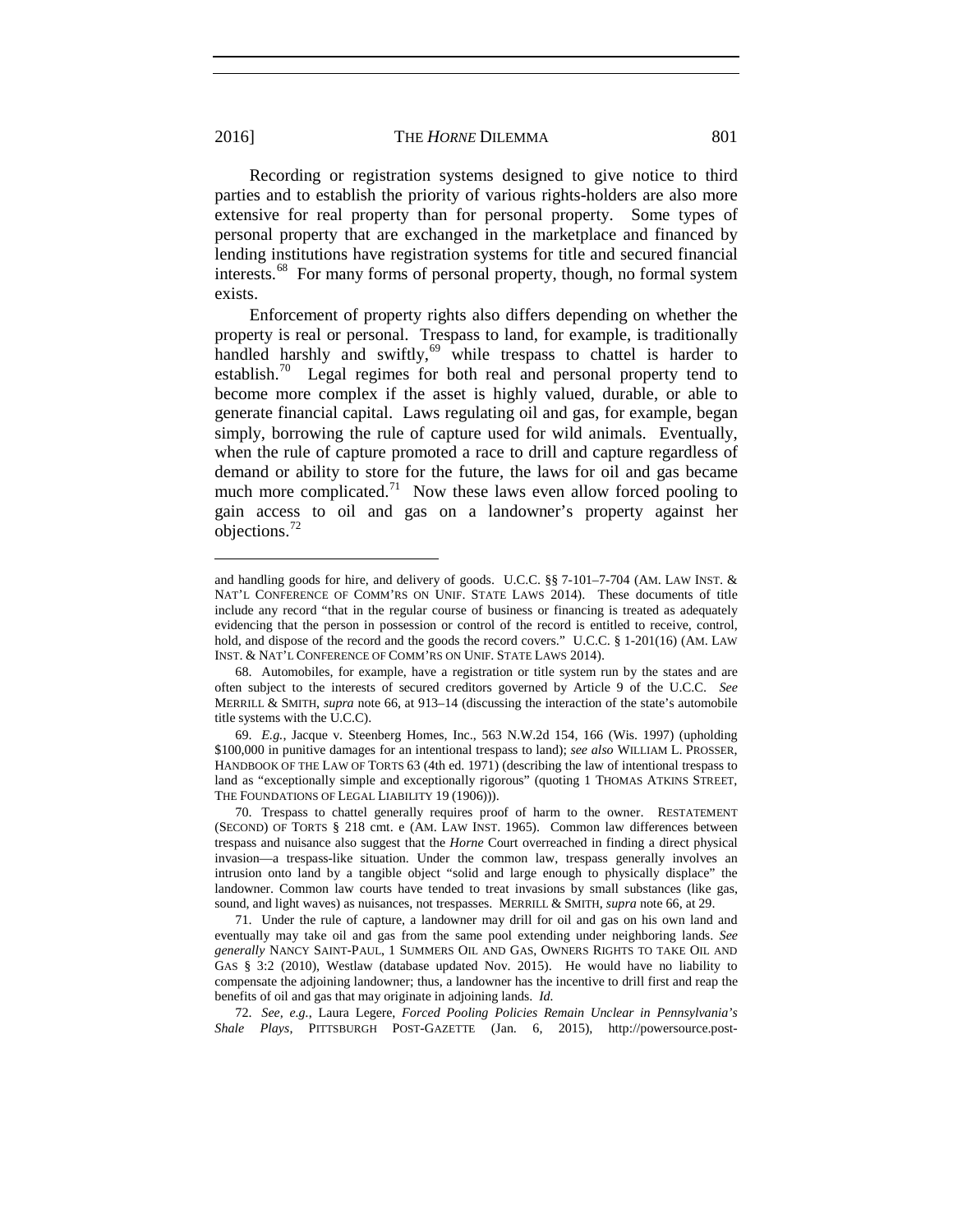One important difference between real and personal property is personal property's greater breadth and ability to evolve into new forms, assets, and interests as technological advances occur. The right to broadcast over the airwaves, for example, began informally as customs, practices, and norms developed among broadcasters. When conflicts eventually occurred, courts recognized a property interest of sorts under the common law to protect the first-in-time broadcaster from interference by another broadcaster trying to free-ride on the first user's signal and reputation.<sup>[73](#page-16-0)</sup> Eventually Congress enacted a more complex regulatory regime governing allocation of broadcast rights over the airwaves.<sup>[74](#page-16-1)</sup> Even now, technological advances continue to lead to new forms of electronic transmissions that push the boundaries of our thinking about property rights.<sup>[75](#page-16-2)</sup>

Intellectual property more broadly has experienced tremendous change over the years because of emerging technologies. Intellectual property scholars continue to debate the choice of legal regime, weighing the reliance on use restrictions traditionally favored by the FCC with the alternative of recognizing well defined property rights.[76](#page-16-3) In addition to the electromagnetic spectrum, new forms of property are emerging in the Internet and the electric power grid.<sup>77</sup> These new forms differ in significant ways from real property, displaying both significant interdependencies and unpredictable geographic discontinuities or sources of disturbances.<sup>78</sup> One scholar, Christopher Yoo, argues that property theory should focus on these

gazette.com/powersource/policy-powersource/2015/01/06/Forced-pooling-policies-remain-

unclear-in-Pennsylvania-s-shale-plays/stories/201412300017 (discussing the forced pooling provisions of a 1961 oil and gas law in the context of hydraulic fracking).

<span id="page-16-0"></span><sup>73.</sup> *E.g.*, Tribune Co. v. Oak Leaves Broad. Station, Inc. (Ill. Cir. Ct. 1926), *reprinted in* 68 CONG. REC. 215 (1926).

<span id="page-16-1"></span><sup>74.</sup> Communications Act of 1934, 47 U.S.C. § 151 (2012) (authorizing the creation of the Federal Communications Commission ("FCC") with the purpose of "regulating interstate and foreign commerce in communication by wire and radio"); 47 U.S.C. § 302(a) (2012) (establishing minimum standards to reduce interference with radio reception); 47 U.S.C. § 309 (2012) (establishing a regime under which broadcast stations apply to receive a license from the FCC).

<span id="page-16-2"></span><sup>75.</sup> The debate over net neutrality, for example, raises fundamental questions about how to approach the Internet—as a commons open generally to all or as a resource to be invested in and developed as private property. *See* James Grimmelmann, *The Internet Is a Semicommons*, 78 FORDHAM L. REV. 2799, 2815–42 (2010) (using economic theory to argue that the Internet should be treated as a semicommons). The recent battle between cable companies and streaming services highlights what is at stake. *See generally* Adam B. VanWagner, *Seeking a Clearer Picture: Assessing the Appropriate Regulatory Framework for Broadband Video Distribution*, 79 FORDHAM L. REV. 2909 (2011); Stephen Battaglio, *Cable Companies Are Scrambling as More Viewers Become Cord-Cutters*, L.A. TIMES (May 7, 2015), http://www.latimes.com/entertainment/envelope/cotown/la-et-ct-cable-companies-cord-cutters-20150507-story.html.

<span id="page-16-5"></span><span id="page-16-4"></span><span id="page-16-3"></span><sup>76.</sup> *See* Christopher S. Yoo, *Beyond Coase: Emerging Technologies and Property Theory*, 160 U. PA. L. REV. 2189 (2012) (explaining the debate from its inception with Ronald Coase to its potential future implications for policy and property theory).

<sup>77.</sup> *Id*. (discussing the implications of these new forms for property theory).

<sup>78.</sup> *Id*. at 2204–07.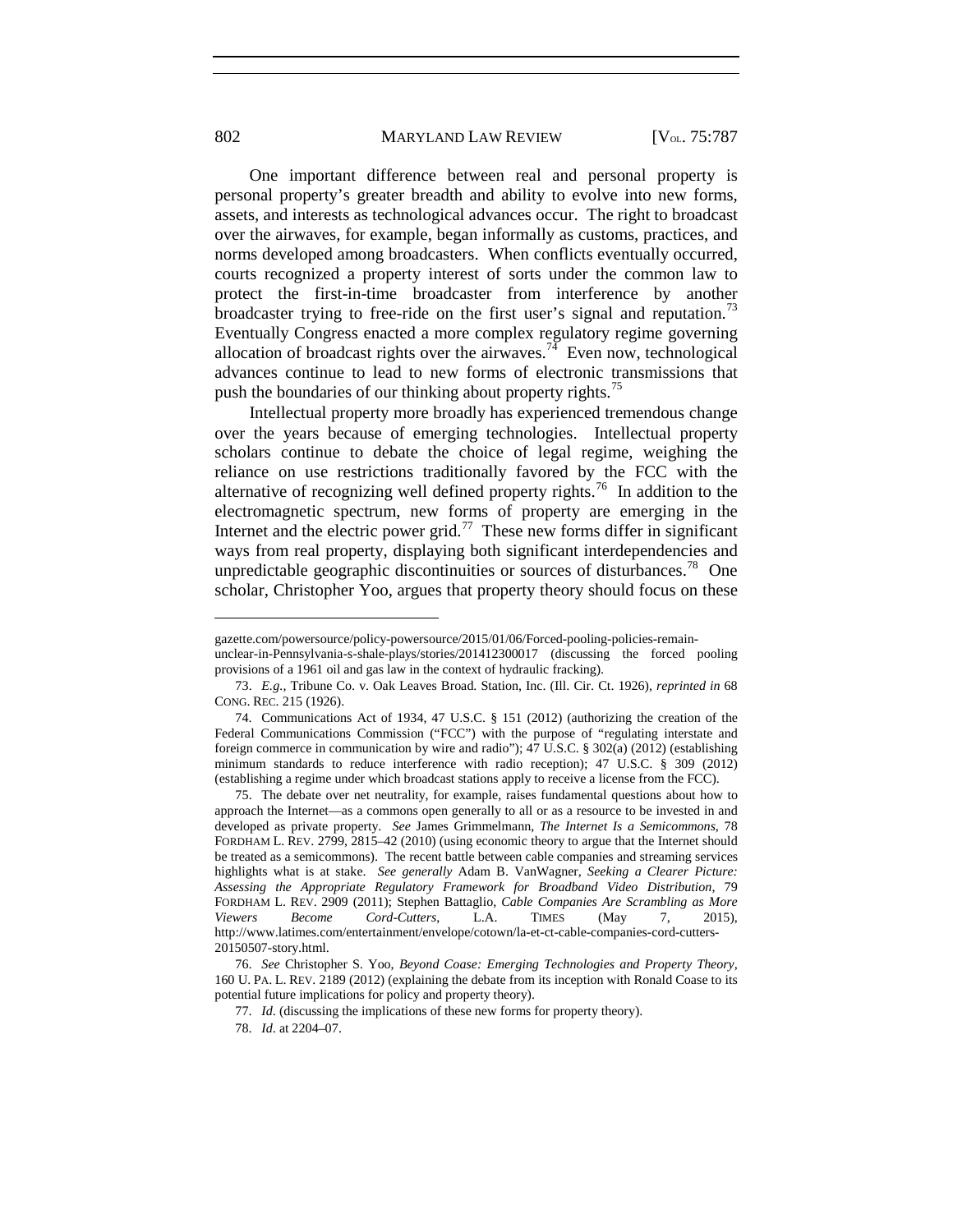differences to govern the new forms of property instead of focusing on the normal "bargaining-related transaction costs."<sup>79</sup> Under his approach, technological interdependencies would be "the key determinant of property boundaries."<sup>[80](#page-17-1)</sup> Yoo offers "several lessons for property theory" that underscore the evolving nature of property's frontier.<sup>8</sup>

#### *B. Property's Management Systems*

If the nature of property matters, a regulation requiring physical separation of reserve raisins from free-tonnage raisins should not, in isolation, lead to a physical takings finding—at least not when the property is fungible, perishable, and deriving much of its value from the prospect of sale in a regulated market. What else might justify the classification of a reserve requirement like the one in *Horne* as a per se physical taking? In addition to physical separation, the *Horne* majority focused on the transfer of title, concluding, without much explanation, that "[t]itle to the raisins passes to the Raisin Committee."[82](#page-17-3) Chief Justice Roberts noted that reserve raisins may, at times, remain on the premises of the handlers, but even then the raisins are held '"for the account' of the Government," which may dispose of the reserves "as it wishes."[83](#page-17-4) In the majority's view, the raisin growers lose all of their property rights in the reserve raisins.<sup>[84](#page-17-5)</sup> The growers' interest in net proceeds is at best a "speculative hope."<sup>[85](#page-17-6)</sup>

The Court's analysis unnecessarily limits the nature of the property arrangement managed and supported by the regulatory regime. Instead of viewing the situation as a transfer of all legal and equitable interests to the RAC, the Court could have viewed the arrangement as a transfer of legal title to the RAC for the purpose of managing the supply of reserve raisins, leaving the equitable interests with the raisin growers, much like a beneficiary under a trust. Custody or possession of the reserve raisins generally would remain with the handlers until directed by the RAC to dispose of the raisins. Or the Court could have viewed the transfer as a bailment, much as warehouse arrangements initially are viewed under commercial law until a transfer of title occurs.<sup>86</sup> The equitable or residual

<sup>79</sup>*. Id*. at 2204.

<sup>80.</sup> *Id*.

<sup>81.</sup> *Id*.

<sup>82.</sup> Horne v. USDA, 135 S. Ct. 2419, 2428 (2015).

<span id="page-17-4"></span><span id="page-17-3"></span><span id="page-17-2"></span><span id="page-17-1"></span><span id="page-17-0"></span><sup>83.</sup> *Id.* at 2428 (quoting 7 C.F.R. § 989.66(a) (2015) on the RAC's general guidelines on reserve tonnage).

<sup>84.</sup> *Id.* 

<sup>85.</sup> *Id*.

<span id="page-17-7"></span><span id="page-17-6"></span><span id="page-17-5"></span><sup>86.</sup> *See* UNIF. LAW COMM'N, *UCC Article 7, Documents of Title (2003) Summary*, http://www.uniformlaws.org/ActSummary.aspx?title=UCC%20Article%207,%20Documents%20 of%20Title%20(2003) (last visited Sept. 8, 2015) (discussing changes to Article 7 of the Uniform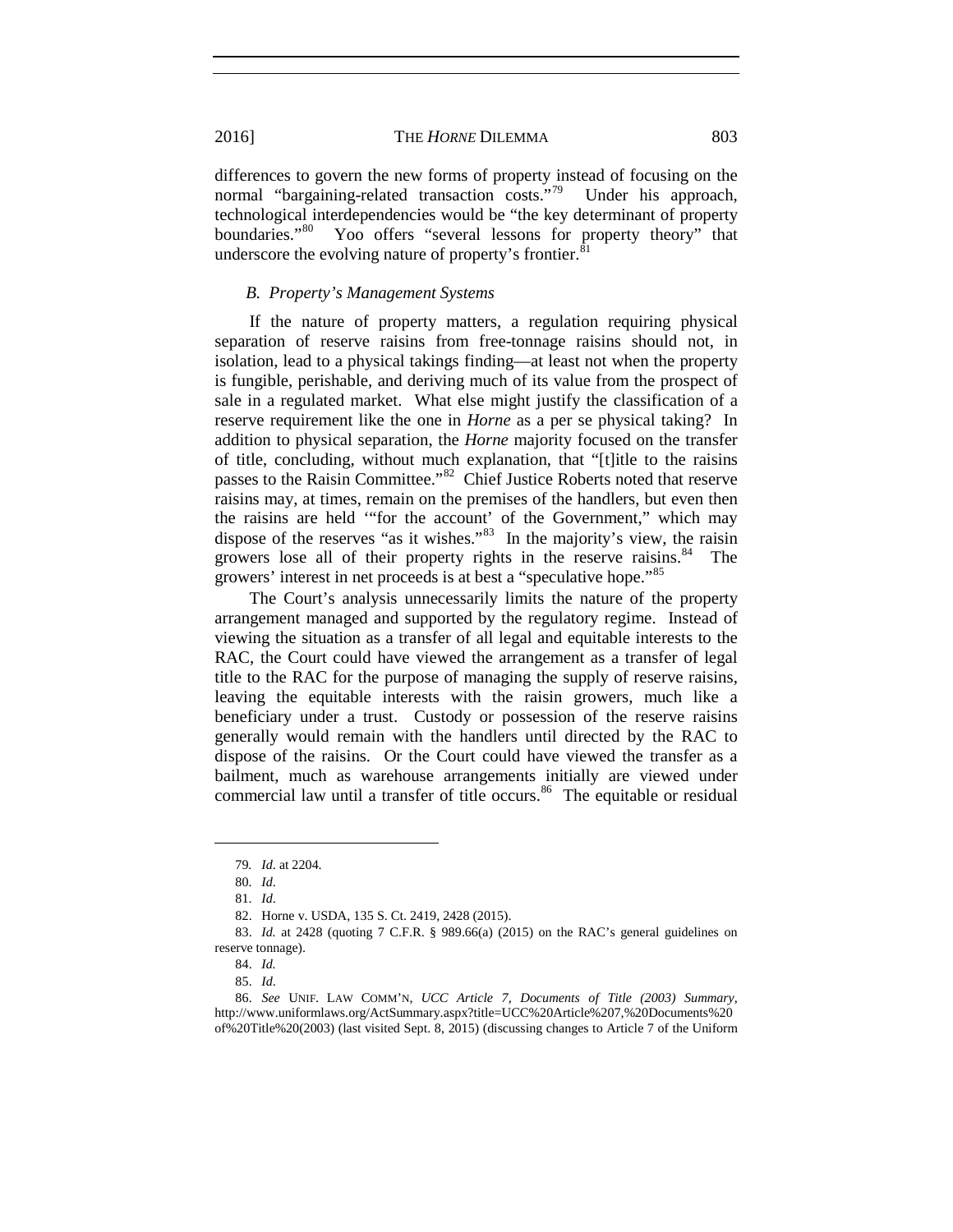interest in the grower would include the right to receive proceeds after authorized and legitimate deductions are taken. $87$  Whether the deductions are valid is a separate question. Though recovery of administrative expenses seems reasonable, the subsidies for export handlers are harder to justify without probing the subsidies' relation to the disposal of reserve raisins. The amount of the net proceeds is uncertain, but the regulatory scheme clearly leaves the interest in the proceeds with the growers.

Thus, the Court's characterization of the transfer is important. The transfer of all interests is very different from the transfer of legal title for management purposes. The RAC needs enough power to manage the reserves and achieve its regulatory purpose of stabilizing the raisin market. Achieving this goal not only involves controlling the supply but also overcoming the strategic behavior of growers in an unrestrained market. Any discretion that the RAC has over the reserve raisins should be limited by its regulatory purpose, just as a trustee is limited by the terms of the trust and relevant trust law.<sup>[88](#page-18-1)</sup> The discretion of the RAC is not unlimited, as the Court suggests; both statutory and regulatory law provide constraints to guide oversight. Though the RAC has significant gatekeeping powers, they are not equivalent to the entire range of an owner's powers.

Should the differences in the nature of the property and its management system matter for purposes of defining constitutionally protected property? Unless the text or the history of the Takings Clause suggest otherwise, both real and personal property are equally deserving of protection. That does not mean, however, that takings jurisprudence should ignore the nature of the property interest allegedly taken or its management system and supporting infrastructure. Any approach to constitutionally protected property that is one-dimensional would fail to anticipate property's richness and frontiers. The Court's opinion in *Horne* does just that by applying a test developed for direct physical seizures of tangible property that is ex ante quantifiable and not dependent for its value on a regulated market. Property's forms and management systems are much more complicated and variable.

Because the history and rhetoric of the Takings Clauses are relevant to how different types of property are treated, constitutional protection of property will now be placed within a historical context. This discussion will show that the historical compact relied on by the *Horne* Court is not as clear or certain as the Court suggested.

Commercial Code, which relies on the common law concept of bailments enhanced by the use of warehouse receipts or documents of title to allow transfers in the marketplace).

<span id="page-18-0"></span><sup>87.</sup> The regulations authorize deductions for administrative expenses and subsidies to export handlers. 7 C.F.R. § 989.66(h) (2015).

<span id="page-18-1"></span><sup>88.</sup> For a discussion of limitations on the decisions of trustees, see GEORGE GLEASON BOGERT ET AL., BOGERT'S TRUSTS AND TRUSTEES § 551 (2014).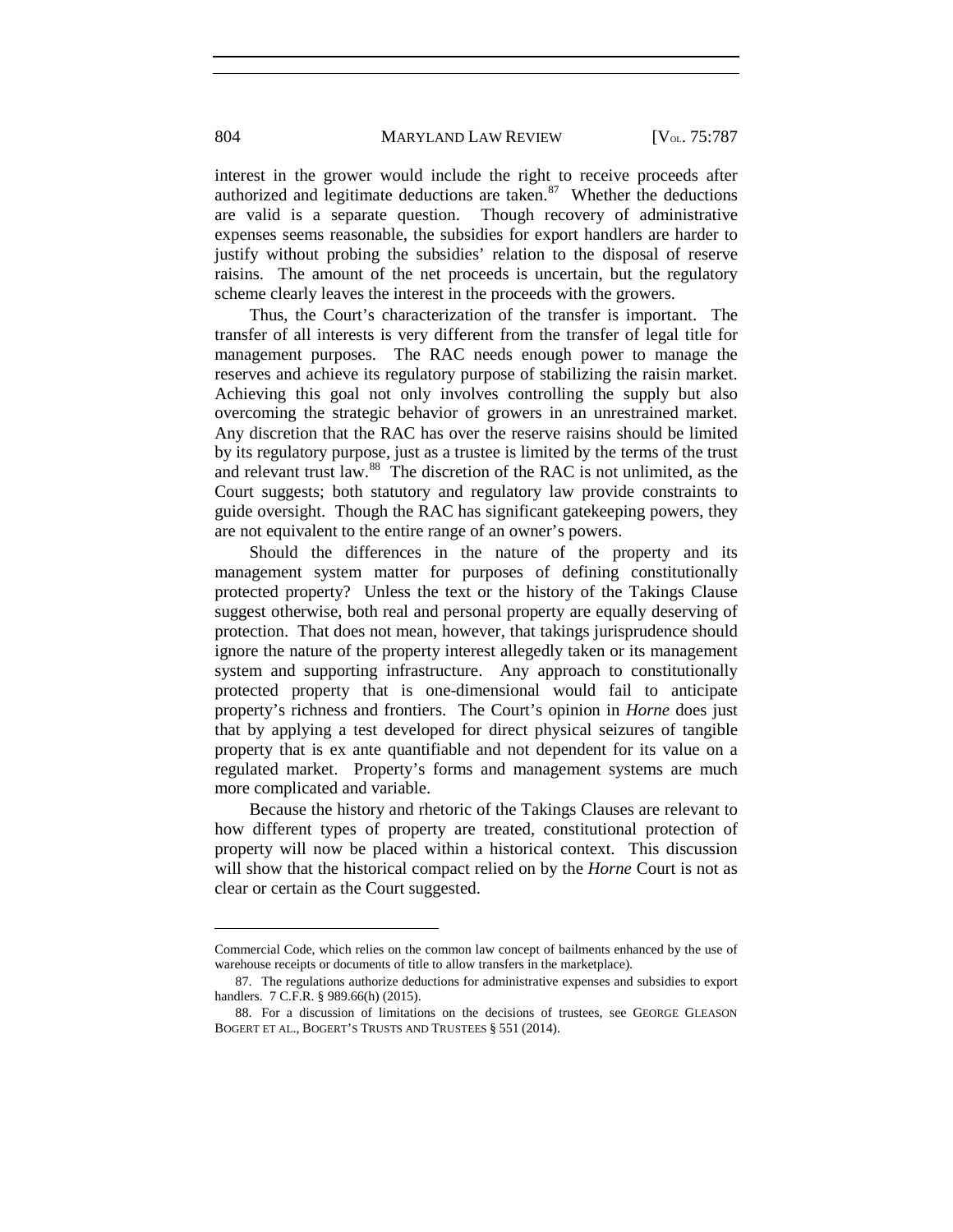#### III. THE RHETORIC AND INSTITUTIONAL HISTORY OF THE TAKINGS CLAUSE

<span id="page-19-0"></span>Proposed as part of the Bill of Rights amending the Constitution of 1787, the Takings Clause was ratified without much debate or fanfare. Other than the reporting of various versions of the Clause and of brief debates on the danger of majoritarian exploitation, little direct evidence of the Clause's ratification process exists. $89$  Although secondary sources of the time, like newspapers and pamphlets, published debates on the need for constitutional protection of property, those sources generally do not reveal information about the ratification process and typically provide only the author's views of property rights and the need for a just compensation provision.<sup>[90](#page-19-3)</sup>

Because the historical records of the proceedings on the ratification of the Takings Clause are nominal, scholars have looked to political debates and institutional practices to develop theories of the meaning and purpose of the Clause. Some have tended to focus on the rhetoric surrounding property rights, examining political debates over property rights occurring during the colonial, revolutionary, and early republican periods.<sup>[91](#page-19-4)</sup> Others have chosen instead to study the institution of property, paying particular attention to the laws affecting property rights, as well as actual practices.<sup>[92](#page-19-5)</sup>

<span id="page-19-6"></span><span id="page-19-2"></span><span id="page-19-1"></span><sup>89.</sup> *See* JAMES MADISON, NOTES OF DEBATES IN THE FEDERAL CONVENTION OF 1787 REPORTED BY JAMES MADISON 402–04 (W.W. Norton & Co. 1987) (discussing the fear of exploitation); 2 THE COMPLETE BILL OF RIGHTS 361–83 (Neil H. Cogan, ed. 1997) (setting forth Madison's proposed bill and the status of the congressional version eventually adopted). For a good discussion of why the Takings Clause poses "a special problem for the historian of original intent," see Harry N. Scheiber, *The "Takings" Clause and the Fifth Amendment: Original Intent and Significance in American Legal Development*, *in* THE BILL OF RIGHTS 233–49 (Eugene W. Hickok, Jr., ed. 1991).

<span id="page-19-3"></span><sup>90.</sup> *See, e.g.*, Luther Martin, *Genuine Information, No. 8, Jan. 22, 1788*, *reprinted in* THE COMPLETE BILL OF RIGHTS, *supra* note [89,](#page-19-0) at 376; *The Federal Farmer, No. 6, Dec. 25, 1787*, *reprinted in* THE COMPLETE BILL OF RIGHTS, *supra* note, [89](#page-19-0) at 375.

<span id="page-19-4"></span><sup>91.</sup> *See* BERNARD BAILYN, THE IDEOLOGICAL ORIGINS OF THE AMERICAN REVOLUTION (1967) (analyzing similarities in argument, language, and invocation of Revolutionary figures in Revolutionary-era pamphlets); JENNIFER NEDELSKY, PRIVATE PROPERTY AND THE LIMITS OF AMERICAN CONSTITUTIONALISM: THE MADISONIAN FRAMEWORK AND ITS LEGACY (1990) (explaining the significance of property in the American political system by examining the Federalist victory at the Constitutional Convention of 1787); J.G.A. POCOCK, THE MACHIAVELLIAN MOMENT: FLORENTINE POLITICAL THOUGHT AND THE ATLANTIC REPUBLICAN TRADITION 506–07 (1975) (describing Revolutionary literary themes of "a civic and patriot ideal in which the personality was founded in property, perfected in citizenship but perpetually threatened by corruption"); David Schultz, *Political Theory and Legal History: Conflicting Depictions of Property in the American Political Founding*, 37 AM. J. LEGAL HIST. 464, 467–69, 477–81 (1993) ("on the rhetorical level property rights were described in 'absolutist' terms").

<span id="page-19-5"></span><sup>92.</sup> *See* MORTON J. HORWITZ, THE TRANSFORMATION OF AMERICAN LAW, 1780–1860, at 1– 30 (1977) (describing the emergence of an instrumental conception of law); Morton J. Horwitz, *The Conservative Tradition in the Writing of American Legal History*, 17 AM. J. LEGAL HIST. 275, 286 (1973); Schultz, *supra* note [91,](#page-19-1) at 481–83 (explaining the Revolutionary trend of thinking of property "as an institution and not simply a concept").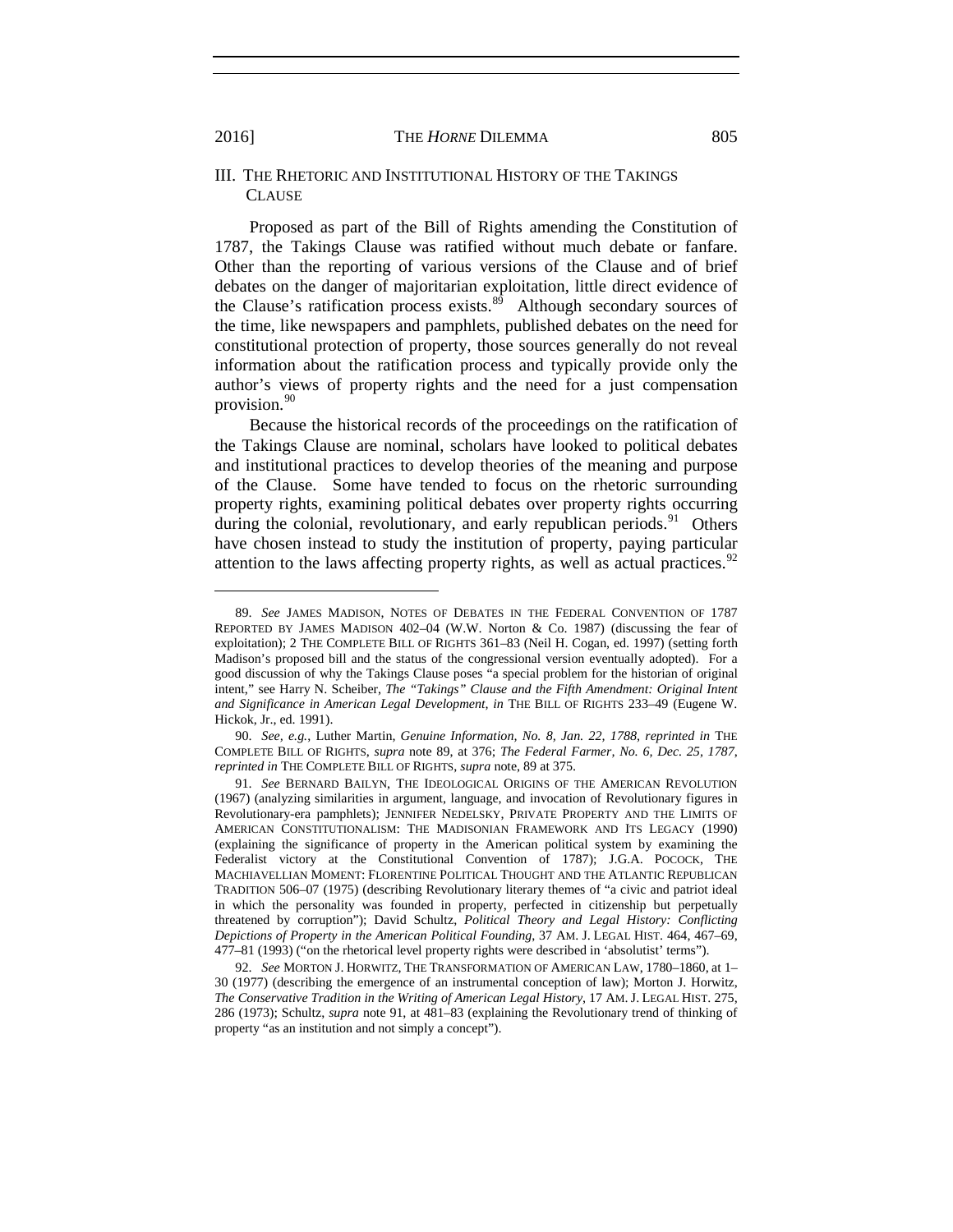The approach taken—rhetorical or institutional—can affect the meaning and reach of the Clause. Scholars taking the rhetorical approach, for example, tend to describe property rights in absolutist terms, relying on the forceful statements of Locke, Blackstone, Madison, and others who viewed property rights as fundamentally important.<sup>[93](#page-20-0)</sup> Scholars following an institutional approach, in contrast, tend to look at how property actually was treated during America's formative era to conclude that property rights were not absolute, but rather subject to economic regulation and other laws adopted to promote the public good. $94$ 

#### <span id="page-20-8"></span><span id="page-20-7"></span>*A. The Rhetorical and Institutional Perspectives*

The differences between the rhetorical and institutional perspectives on property developed early in the settlement of America. During the colonial period, the rhetoric of property was very Lockean. Legal and political leaders often described property as fundamental to liberty and as arising from natural law. $95$  The laws, regulations, and actual practices in effect at the time, however, suggest that colonists generally accepted the notion that government could limit property rights.<sup>[96](#page-20-3)</sup> Indeed, soon after America was settled, colonial governments began to regulate land use.<sup>[97](#page-20-4)</sup> Colonists apparently understood that the regulation of property was necessary to promote economic development and achieve other important social goals.<sup>98</sup> Despite the strong rhetoric of property, colonists became accustomed to holding property rights subject to the public good.<sup>[99](#page-20-6)</sup> As one commentator observed, "British common law, colonial and early American regulatory policies, and case law all sustained significant limits on property

<span id="page-20-0"></span><sup>93.</sup> *See* JAMES W. ELY, JR., THE GUARDIAN OF EVERY OTHER RIGHT 42–50 (3d ed. 2008) POCOCK, *supra* note [91,](#page-19-1) at 506–07; GORDON S. WOOD, THE CREATION OF THE AMERICAN REPUBLIC, 1776–1787, at 214–19 (1969); Schultz, *supra* note [91,](#page-19-1) at 466, 481.

<span id="page-20-1"></span><sup>94.</sup> *See* Thomas C. Grey, *Origins of the Unwritten Constitution: Fundamental Law in American Revolutionary Thought*, 30 STAN. L. REV. 843, 859–93 (1978); Stanley N. Katz, *Republicanism and the Law of Inheritance in the American Revolutionary Era*, 76 MICH. L. REV. 1, 8–9, 14–29 (1977); Schultz, *supra* note [91,](#page-19-1) at 486–90.

<span id="page-20-2"></span><sup>95.</sup> *See* 1 WILLIAM BLACKSTONE, COMMENTARIES ON THE LAWS OF ENGLAND 120 (University of Chicago Press 1979) ("the first and primary end of human laws is to maintain and regulate these *absolute* rights of individuals"); ELY, *supra* note 91, at 28–29 ("colonial leaders viewed the security of property as the principal function of government"); JOHN LOCKE, THE SECOND TREATISE OF GOVERNMENT § 87 (Oxford: Fletcher & Sons Ltd. 1976) ("[m]an being born . . . hath by nature a power . . . to preserve his property—that is, his life, liberty, and estate"); Leslie Bender, *The Takings Clause: Principles or Politics?*, 34 BUFF. L. REV. 735, 754–55 (1985) (describing Locke's model of property as appealing to American colonists and as "clearly influenc[ing] the drafting of our American constitution"); Schultz, *supra* note [91,](#page-19-1) at 473.

<sup>96.</sup> *See* Schultz, *supra* note [91,](#page-19-1) at 488.

<span id="page-20-6"></span><span id="page-20-5"></span><span id="page-20-4"></span><span id="page-20-3"></span><sup>97.</sup> *See* FRED BOSSELMAN, DAVID CALLIES, & JOHN BANTA, THE TAKING ISSUE 82 (1973) (providing an overview of land use regulation in the colonies beginning in 1631).

<sup>98.</sup> Schultz, *supra* note [91,](#page-19-1) at 488.

<sup>99.</sup> *Id.* at 489–90.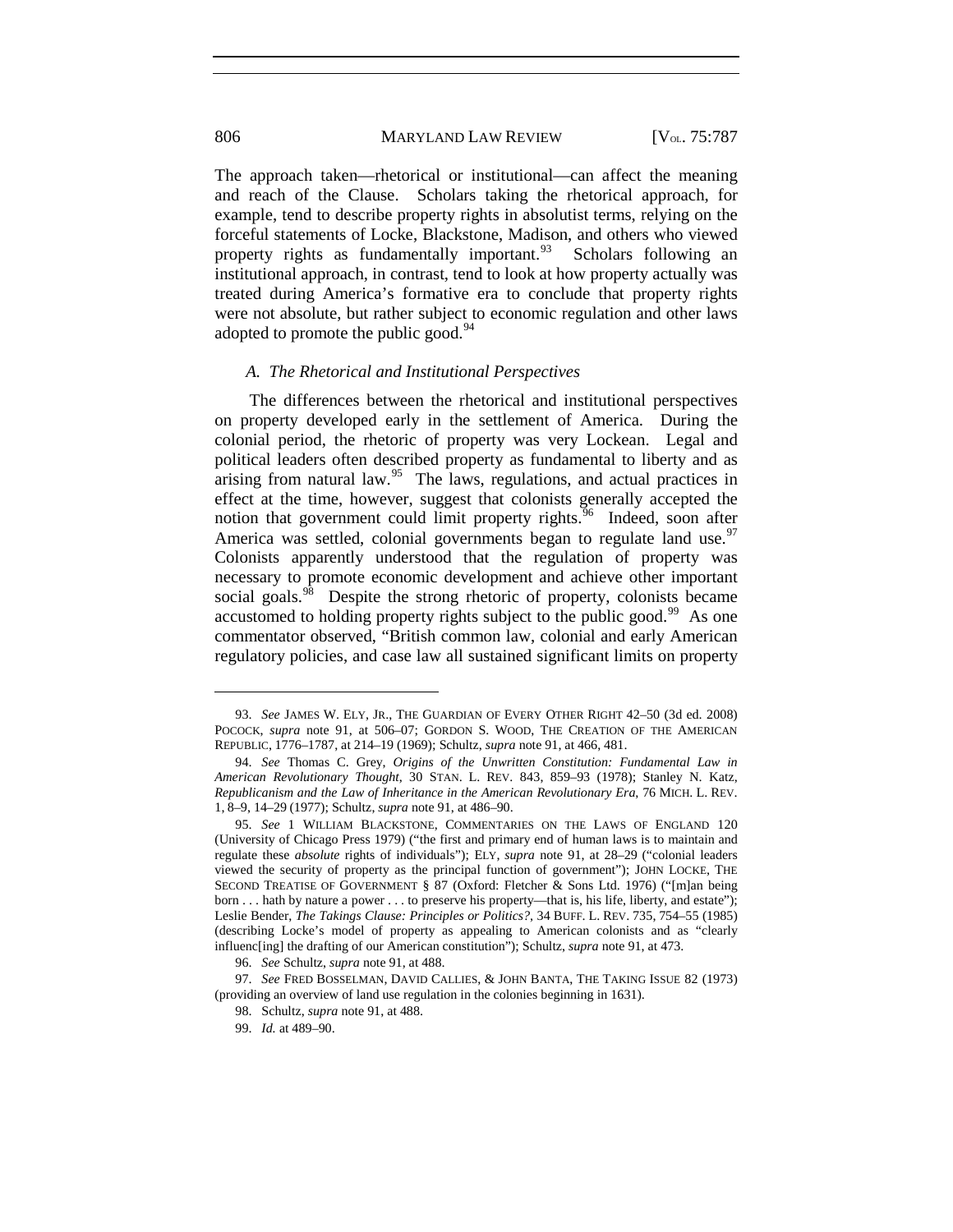rights that contrasted dramatically with the political rhetoric of property during this era."<sup>[100](#page-21-3)</sup> This apparent conflict between rhetoric and practice complicates the task of defining the meaning and scope of the Takings Clause.

<span id="page-21-1"></span><span id="page-21-0"></span>Land use regulation in colonial America applied to a wide range of purposes and uses.<sup>[101](#page-21-4)</sup> In addition to regulation of agricultural uses,  $102$ colonial governments regulated noxious land uses, $103$  enclosure of lands, $104$ mining,  $105$  uses of waterfront land,  $106$  drainage of wetlands,  $107$  and the location of bakeries, slaughterhouses, stills, and other business operations.[108](#page-21-11) Colonial laws also regulated fishing, fowling, and hunting, sometimes even preserving public rights to pursue those uses on privately owned lands.<sup>[109](#page-21-12)</sup> Further, in urban areas, colonial laws often engaged in community planning by adopting public safety regulations,<sup>[110](#page-21-13)</sup> regulating aesthetics and location of uses,<sup>[111](#page-21-14)</sup> imposing clean up obligations on urban landowners,  $^{112}$  $^{112}$  $^{112}$  and encouraging the development of land.<sup>[113](#page-21-16)</sup>

<span id="page-21-2"></span>Land distribution laws enacted during the colonial period also imposed conditions and restrictions on interests acquired under those laws. To encourage settlement and development, the laws typically imposed clearing, seating, and planting requirements on parties seeking a land patent.<sup>[114](#page-21-17)</sup> Basically, the parties had to clear the land and build a house or otherwise affirmatively use the land before they acquired a land patent.<sup>115</sup> If a party failed to fulfill all the conditions for securing a patent, the party lost

- <span id="page-21-7"></span>104. Hart, *supra* note [101,](#page-21-0) at 1263–65.
- <span id="page-21-8"></span>105. *Id.* at 1265–66.
- 106. *Id.* at 1266–67.
- 107. *Id.* at 1268–72.
- 108. Treanor, *supra* note [102,](#page-21-1) at 789.

- <span id="page-21-18"></span><span id="page-21-17"></span><span id="page-21-16"></span><span id="page-21-15"></span><span id="page-21-14"></span><span id="page-21-13"></span><span id="page-21-12"></span><span id="page-21-11"></span><span id="page-21-10"></span><span id="page-21-9"></span>29 (1988); Hart, *supra* note [101,](#page-21-0) at 1272.
	- 110. ELY, *supra* note [93,](#page-20-7) at 18.
	- 111. Hart, *supra* note [101,](#page-21-0) at 1273–75 (use restrictions), 1275–76 (aesthetic regulations).
	- 112. ELY, *supra* note [93,](#page-20-7) at 18; Hart, *supra* note [101,](#page-21-0) at 1280–81.
	- 113. Hart, *supra* note [101,](#page-21-0) at 1276–79.
	- 114. *See, e.g.*, BUTLER & LIVINGSTON, *supra* note [109,](#page-21-2) § 8.2.
	- 115. *Id.*; Hart, *supra* note [101,](#page-21-0) at 1259.

<sup>100.</sup> *Id.* at 490.

<span id="page-21-4"></span><span id="page-21-3"></span><sup>101.</sup> *See generally* John F. Hart, *Colonial Land Use Law and Its Significance for Modern Takings Doctrine*, 109 HARV. L. REV. 1252, 1252–300 (1996).

<span id="page-21-6"></span><span id="page-21-5"></span><sup>102.</sup> *See* ELY, *supra* note [93,](#page-20-7) at 18 (describing regulation of both undeveloped and urban land); Hart, *supra* note [101,](#page-21-0) at 1259–65 (detailing colonial practice of imposing affirmative land use requirements); William Michael Treanor, *The Original Understanding of the Takings Clause and the Political Process*, 95 COLUM. L. REV. 782, 789 (1995) (providing an overview of colonial land use regulations).

<sup>103.</sup> *See* ELY, *supra* note [93,](#page-20-7) at 18.

<sup>109.</sup> LYNDA LEE BUTLER & MARGIT LIVINGSTON, VIRGINIA TIDAL AND COASTAL LAW 225–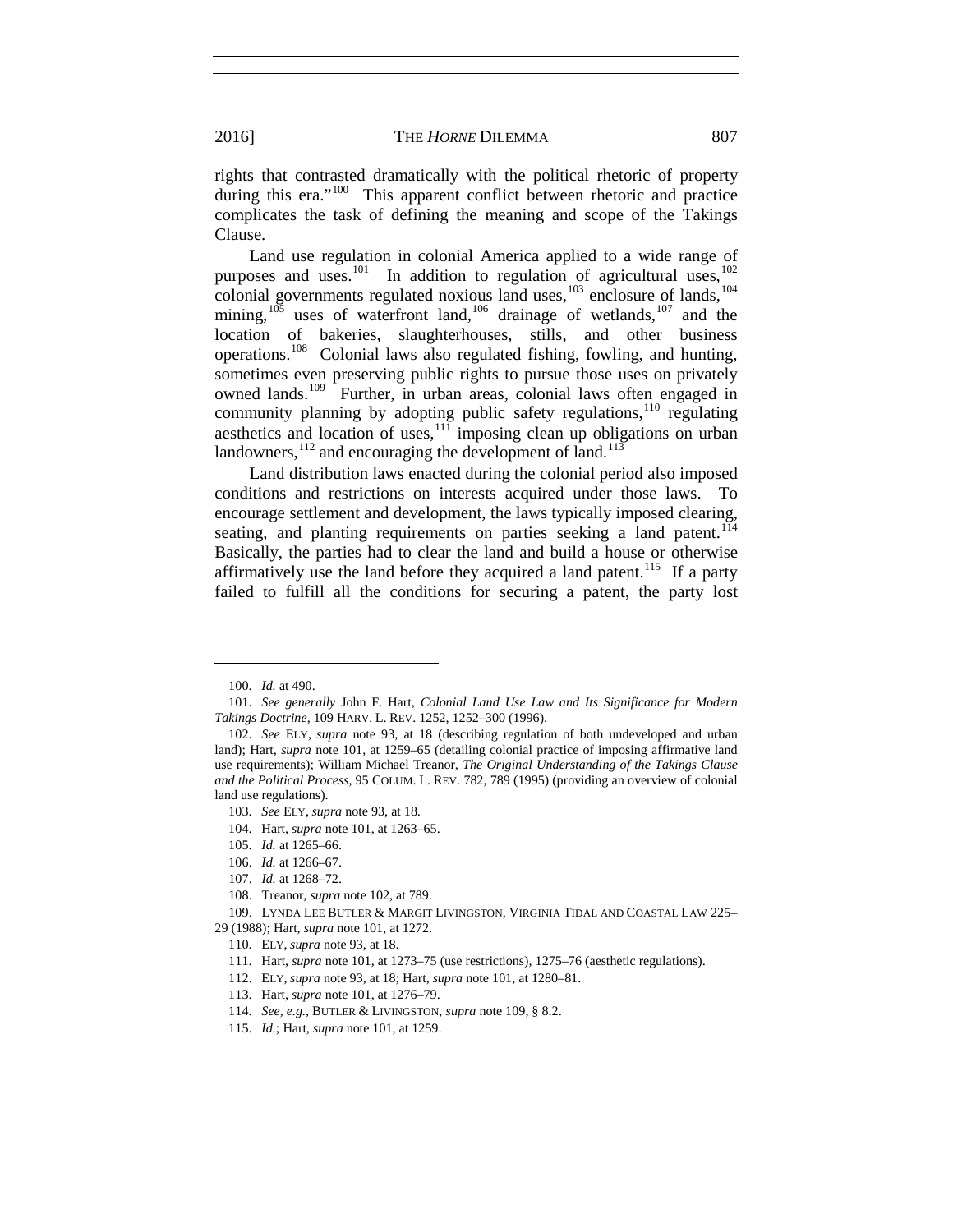whatever interest had been acquired during the patenting process.<sup>[116](#page-22-1)</sup> Further, if the party failed to meet conditions imposed after the patent was issued, the party might forfeit the title.<sup>[117](#page-22-2)</sup>

During the colonial era, governments often used the power of eminent domain to acquire land for buildings and roads.<sup>118</sup> The colony of Massachusetts, for example, authorized towns to condemn land for highways,<sup>[119](#page-22-4)</sup> South Carolina allowed the appropriation of land for the construction of buildings and roads,<sup>[120](#page-22-5)</sup> and Maryland permitted land to be taken for the construction of tobacco inspection warehouses.<sup>[121](#page-22-6)</sup> Rhode Island authorized the appropriation of private property to construct a pest house, $122$  and Virginia allowed iron factories to cut and take timber from the land of adjacent property owners.<sup>[123](#page-22-8)</sup> In many colonies, laws authorized private parties to appropriate land for the construction of watermills.<sup>[124](#page-22-9)</sup>

<span id="page-22-0"></span>Whether just compensation was awarded when property was taken for public purposes is the subject of much debate. Some scholars, like Professor James Ely, have argued that the just compensation principle was well established in England at the time of the colonization of America and that colonial governments generally recognized this principle.<sup>[125](#page-22-10)</sup> support, Ely points to a number of colonial governments that required

<span id="page-22-6"></span>121. LAWS OF MARYLAND AT LARGE, WITH PROPER INDEXES ch. 18, § 36 (Thomas Brown ed., 1765); *see also* James W. Ely, Jr., *"That Due Satisfaction May Be Made:" The Fifth Amendment and the Origins of the Compensation Principle*, 36 AM. J. LEGAL HIST. 1, 6 (1992).

122. *See* Ely, *supra* note [121,](#page-22-0) at 5.

<span id="page-22-9"></span>124. *See* HORWITZ, *supra* note [92,](#page-19-6) at 34–35, 260–61 (describing colonial water rights and eminent domain for the purpose of constructing water mills); John F. Hart, *The Maryland Mill Act, 1669–1766: Economic Policy and the Confiscatory Redistribution of Private Property*, 39 AM. J. LEGAL HIST. 1, 1–2 (1995) (discussing how the Maryland Mill Act "provides a powerful counterexample to the thesis that colonial American legislatures conscientiously respected property rights").

<span id="page-22-10"></span>125. ELY, *supra* note [93,](#page-20-7) at 23–25; Ely, *supra* note [121,](#page-22-0) at 4–13.

<span id="page-22-1"></span><sup>116.</sup> *See* BUTLER & LIVINGSTON, *supra* note [109,](#page-21-2) § 8.5, at 283–87 (discussing the nature of the interest acquired before a patent was issued).

<sup>117.</sup> Hart, *supra* note [101,](#page-21-0) at 1260–63.

<span id="page-22-3"></span><span id="page-22-2"></span><sup>118.</sup> *See* BOSSELMAN, CALLIES, & BANTA, *supra* note [97,](#page-20-8) at 92–93 (describing generally the colonial precursors to the eminent domain clause); ELY, *supra* note [93,](#page-20-7) at 24 (discussing the colonial practice of eminent domain).

<span id="page-22-4"></span><sup>119.</sup> *The General Laws and Liberties of the Massachusetts Colony, 1672*, *reprinted in* 2 THE LAWS AND LIBERTIES OF MASSACHUSETTS, 1641–1691, at 290 (Scholarly Resources, Inc. 1976).

<span id="page-22-5"></span><sup>120.</sup> *The Fundamental Constitutions of Carolina*, *reprinted in* 1 STATUTES AT LARGE OF SOUTH CAROLINA 48 (Thomas Cooper ed., 1836).

<span id="page-22-8"></span><span id="page-22-7"></span><sup>123.</sup> An Act for Encouraging Adventures in Iron-Works, ch. XLVI, 1748 Va. Laws., *reprinted in* 6 THE STATUTES AT LARGE; BEING A COLLECTION OF ALL THE LAWS OF VIRGINIA, FROM THE FIRST SESSION OF THE LEGISLATURE IN THE YEAR 1619, ch. XLVI (William Waller Hening ed., 1819) (encouraging adventurers in ironworks); *see also* An Act for Encouraging Adventures in Iron-Works, ch. XII, 1727 Va. Laws., *reprinted in* 4 THE STATUTES AT LARGE; BEING A COLLECTION OF ALL THE LAWS OF VIRGINIA, FROM THE FIRST SESSION OF THE LEGISLATURE IN THE YEAR 1619, ch. XII (William Waller Hening ed., 1820) (encouraging ironworks by allowing land to be taken for roads and bridges).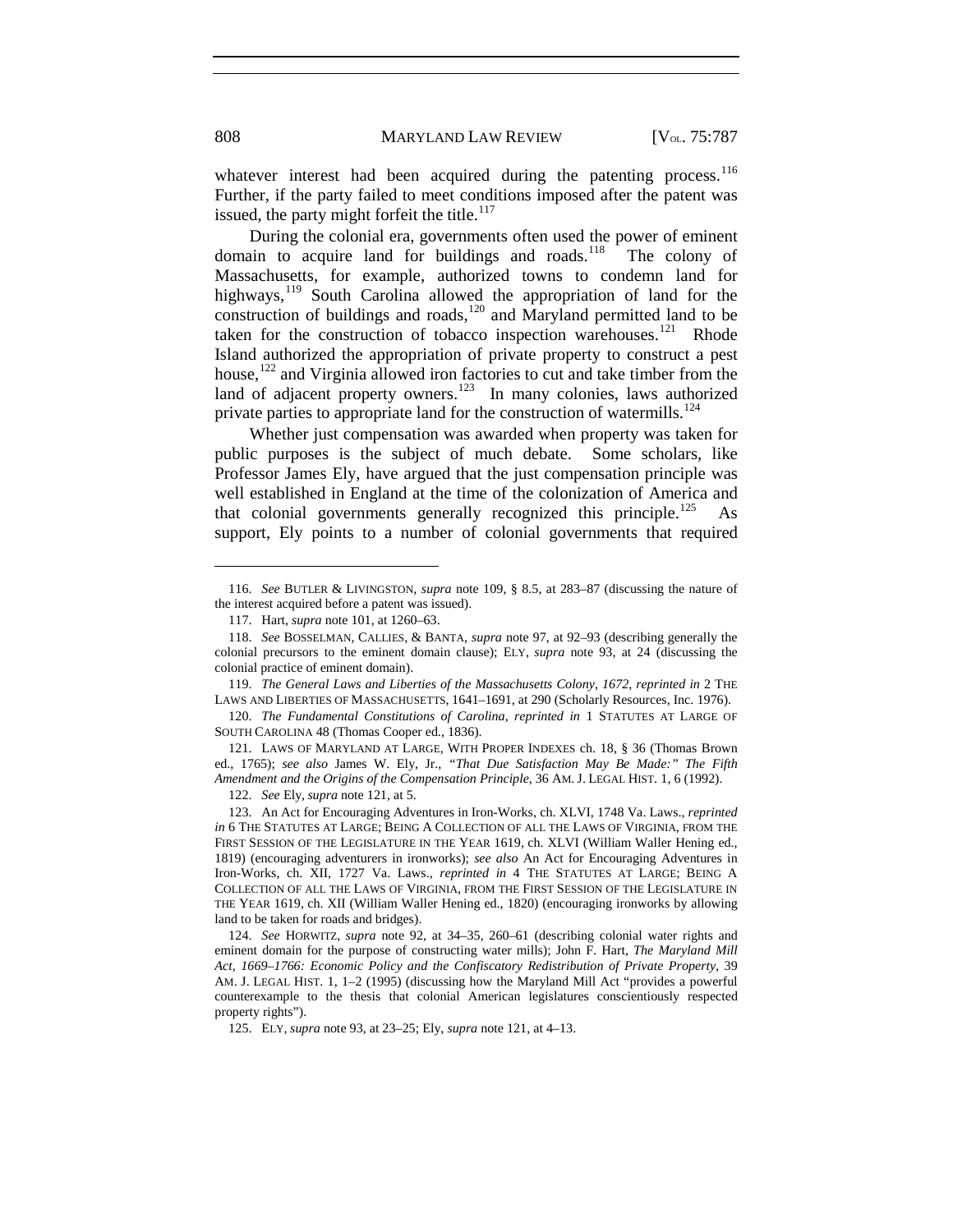payment of compensation for the construction of highways or buildings. $126$ Ely concedes that the colonies were not consistent in actually paying compensation but notes that compensation would not need to be paid until improvements were made, and often improvements did not occur.<sup>[127](#page-23-2)</sup> He also notes that the abundance and cheapness of land made payment of compensation for unimproved land less important; undeveloped land usually had insignificant monetary value and was always available.<sup>[128](#page-23-3)</sup>

<span id="page-23-0"></span>Professor William Michael Treanor, on the other hand, maintains that the compensation principle was not generally accepted during the colonial<br>era.<sup>129</sup> He explains that republican theory controlled thinking about He explains that republican theory controlled thinking about property rights at this time. Under republican theory, property rights were held subject to the public good.<sup>130</sup> According to Treanor, the most common type of taking for the public good occurred when land was appropriated for the construction of public roads. Yet, "[e]xcept for Massachusetts, no colony appears to have paid compensation when it built a state-owned road across unimproved land."[131](#page-23-6) Further, uncompensated takings of personal property seemed fairly common. Virginia, for example, protected its reputation as a tobacco producer by authorizing the uncompensated seizure of tobacco of inferior quality.<sup>[132](#page-23-7)</sup> A provision in Massachusetts's 1641 Body of Liberties, in contrast, provided for compensation but only for the seizure<br>of personal property.<sup>133</sup> Treanor concedes, though, that colonial of personal property.<sup>[133](#page-23-8)</sup> Treanor concedes, though, that colonial governments provided compensation when enclosed or improved land was taken.<sup>[134](#page-23-9)</sup>

Morton Horwitz, in *The Transformation of American Law*, agrees with Treanor that the compensation principle "was not widely established in America at the time of the Revolution."<sup>135</sup> He notes that only colonial Massachusetts consistently provided compensation for road construction.<sup>[136](#page-23-11)</sup> Other colonies either limited the compensation to land that was already improved or enclosed or did not regularly provide compensation.<sup>137</sup> Indeed, the courts in a few colonies denied compensation for road construction until

<sup>126.</sup> Ely, *supra* note [121,](#page-22-0) at 4–12.

<sup>127.</sup> *Id*. at 7.

<sup>128.</sup> ELY, *supra* note [93,](#page-20-7) at 24; Ely, *supra* note [121,](#page-22-0) at 11.

<sup>129.</sup> Treanor, *supra* note [102,](#page-21-1) at 785–91.

<span id="page-23-8"></span><span id="page-23-7"></span><span id="page-23-6"></span><span id="page-23-5"></span><span id="page-23-4"></span><span id="page-23-3"></span><span id="page-23-2"></span><span id="page-23-1"></span><sup>130.</sup> *See* William Michael Treanor, Note, *The Origins and Original Significance of the Just Compensation Clause of the Fifth Amendment*, 94 YALE L. J. 694*,* 695 (1985).

<sup>131.</sup> *Id*. at 695 (footnote omitted).

<sup>132.</sup> Treanor, *supra* note [102,](#page-21-1) at 787–88.

<sup>133.</sup> *Id*. at 785.

<span id="page-23-10"></span><span id="page-23-9"></span><sup>134.</sup> Treanor, *supra* note [130,](#page-23-0) at 695.

<sup>135.</sup> HORWITZ, *supra* note [92,](#page-19-6) at 63.

<span id="page-23-12"></span><span id="page-23-11"></span><sup>136.</sup> *Id.*

<sup>137.</sup> *Id.*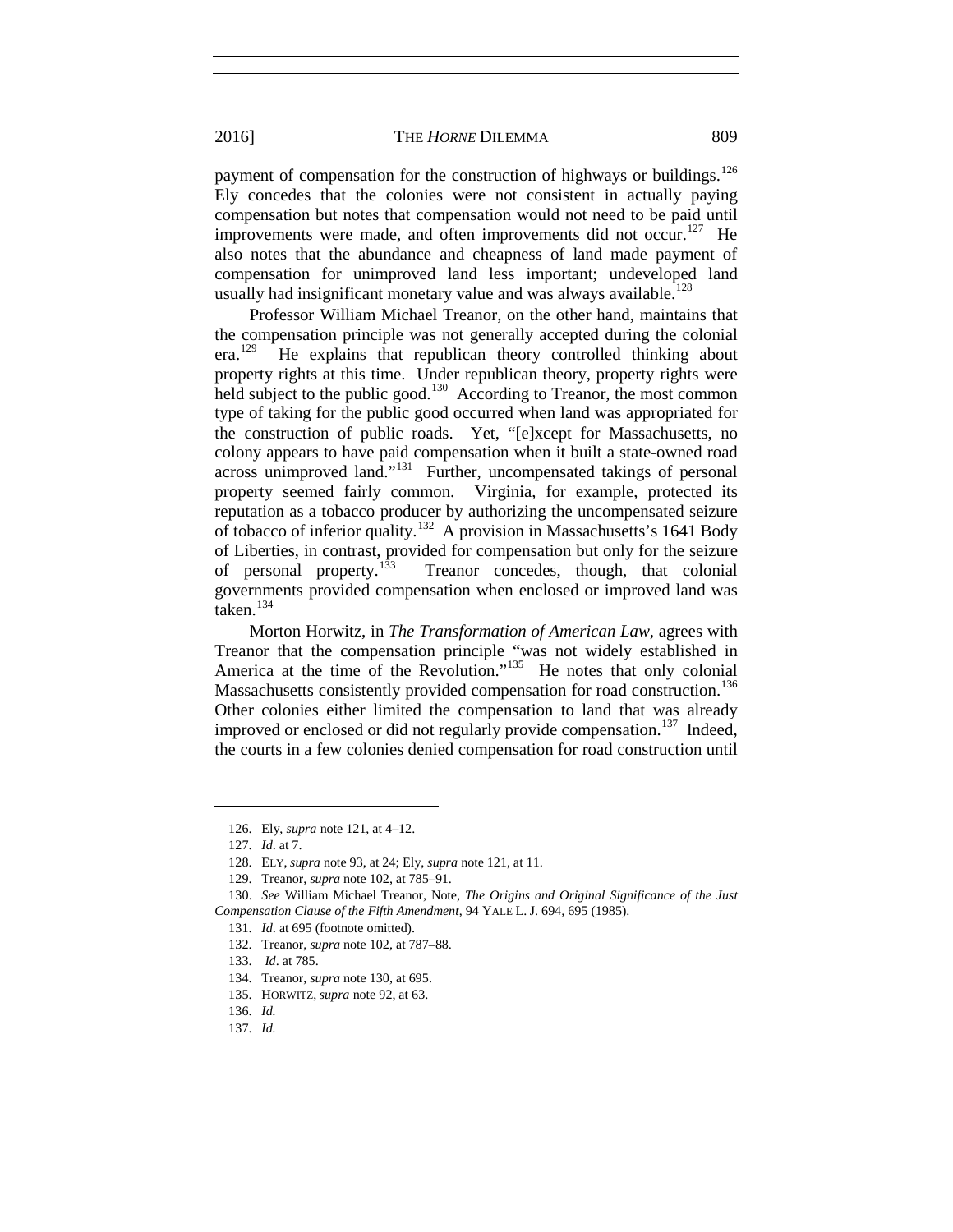the nineteenth century, reasoning that original land grants expressly reserved land for building public roads.<sup>[138](#page-24-0)</sup>

#### *B. The Movement for Reform*

The revolutionary period saw increased government infringement of property rights and greater redistribution of wealth. Common practices included the seizure of loyalists' property, the appropriation of debts owed to British merchants, and the imposition of size limitations on the sale of seized land.<sup>[139](#page-24-1)</sup> Many creditors fell victim to the use of depreciated paper money printed to aid debtors.<sup>[140](#page-24-2)</sup> Eventually, as the assault on property became more intense, provisions protecting property rights were incorporated into national laws and state constitutions. The first national law requiring compensation for property taken for public use was the Northwest Ordinance of 1787.<sup>[141](#page-24-3)</sup> Responding to fears that a territorial legislature would rescind earlier land grants, the ordinance provided for full compensation of property taken for public purposes. It declared:

[N]o man shall be deprived of his liberty or property but by the judgment of his Peers, or the law of the land; and should the public exigencies make it necessary for the common preservation to take any persons property, . . . full compensation shall be made for the same.<sup>[142](#page-24-4)</sup>

States also began adding provisions protecting property to their constitutions. The Pennsylvania Constitution of 1776 declared "acquiring, possessing and protecting property" to be part of the "natural, inherent and unalienable [sic] rights" of all men and provided that "no part of a man's property can be justly taken from him, or applied to public uses, without his own consent, or that of his legal representatives."<sup>[143](#page-24-5)</sup> The Massachusetts Constitution of 1780 went a step further, providing for reasonable compensation.<sup>144</sup> The movement to provide greater constitutional The movement to provide greater constitutional protection of property rights thus gained considerable strength during the revolutionary era.

<sup>138.</sup> *Id*. at 64.

<span id="page-24-2"></span><span id="page-24-1"></span><span id="page-24-0"></span><sup>139.</sup> *See* Treanor, *supra* note [102,](#page-21-1) at 790 ("[D]ivestment acts and bills of attainder effected the confiscation of loyalist property worth, by one historian's estimates, twenty million dollars . . . ."). 140. *See id*.

<sup>141.</sup> *Id.* at 791.

<span id="page-24-4"></span><span id="page-24-3"></span><sup>142.</sup> *Northwest Ordinance, Art. 2*, *reprinted in* THE NORTHWEST ORDINANCE 1787: A BICENTENNIAL HANDBOOK 60 (Robert M. Taylor, Jr. ed., Indiana Historical Society, 1987).

<span id="page-24-5"></span><sup>143.</sup> THE COMPLETE BILL OF RIGHTS, *supra* note [89,](#page-19-0) at 373, 639. A compensation provision eventually was added in the 1790 Constitution. *Id.* at 373; *see also* CHRONOLOGY AND DOCUMENTARY HANDBOOK OF THE STATE OF PENNSYLVANIA 89 (Robert I. Vexler & William F. Swindler eds., 1978) (describing a similar provision in Pennsylvania).

<span id="page-24-6"></span><sup>144.</sup> THE COMPLETE BILL OF RIGHTS, *supra* note [89,](#page-19-0) at 373. For a discussion of the early state Bill of Rights, see BOSSELMAN, CALLIES, & BANTA, *supra* note [97,](#page-20-8) at 94–97.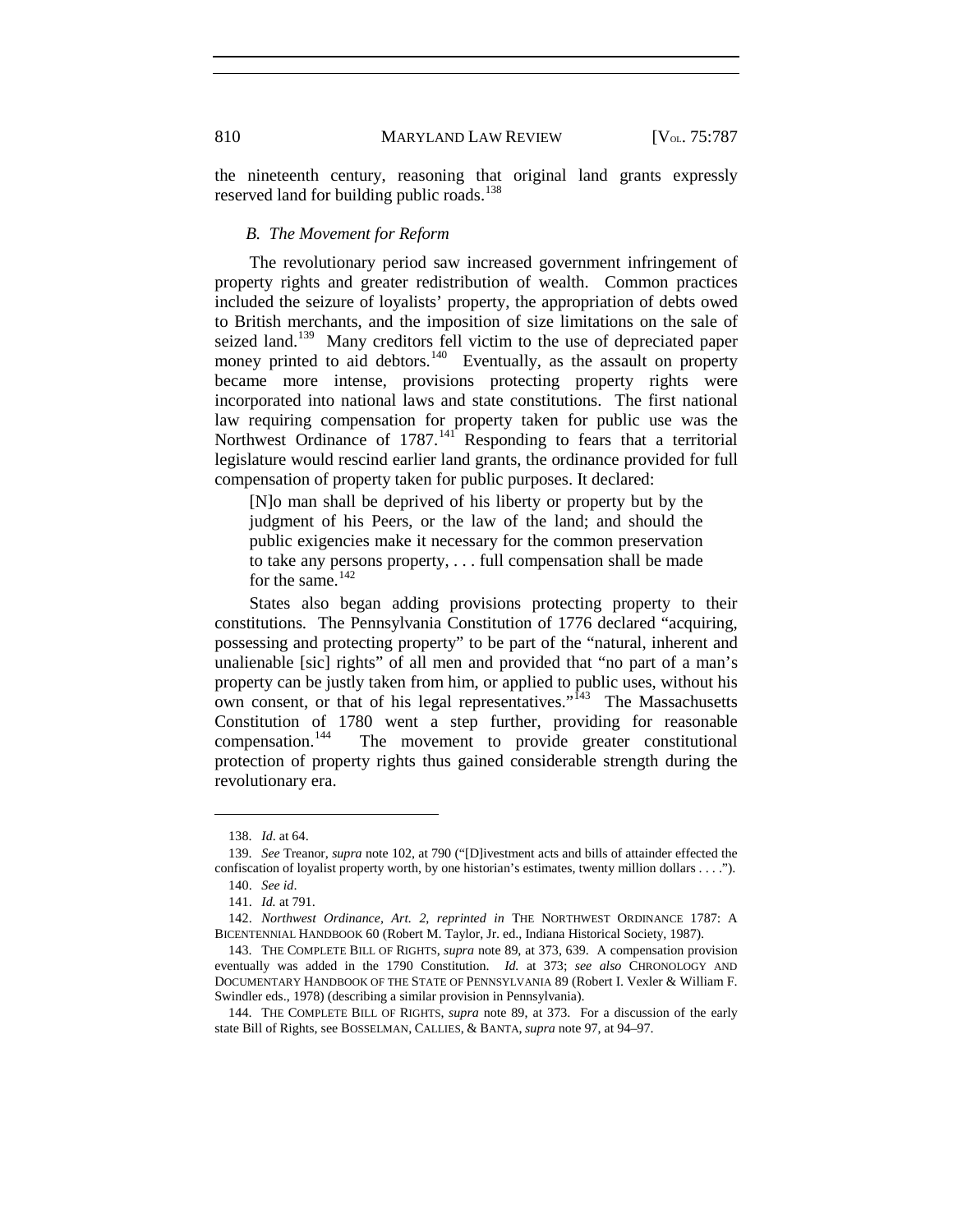Concerned about the "future security of property,"<sup>[145](#page-25-0)</sup> Madison ultimately stepped forward with an amendment to protect property rights. In a speech to the first Congress in 1789, Madison proposed adoption of a provision that stated, "No person shall . . . be deprived of life, liberty, or property, without due process of law; nor be obliged to relinquish his property, where it may be necessary for public use, without a just compensation."<sup>146</sup> Congress responded with a different version that Congress responded with a different version that eventually was ratified in  $1791$ .<sup>[147](#page-25-2)</sup> The records of the congressional debate over the Bill of Rights do not reveal any reasons for the change in wording.<sup>[148](#page-25-3)</sup> Nor is there any written evidence of significant opposition to either version.<sup>[149](#page-25-4)</sup>

In an essay written shortly after ratification of the Bill of Rights, Madison presented his vision of property and its relationship to the constitutional order. He maintained that government is "instituted to protect property of every sort" and defined a "*just* government" as one "which *impartially* secures to every man, whatever is his *own*."<sup>[150](#page-25-5)</sup> Consistent with this definition, he concluded that property is not secure "where arbitrary restrictions, exemptions, and monopolies deny to part of its citizens that free use of their faculties, and free choice of their occupations, which not only constitute their property in the general sense of the word; but are the means of acquiring property strictly so called."<sup>[151](#page-25-6)</sup> Nor did he believe that a "just security to property" was afforded by the government when, according to Madison, "unequal taxes oppress one species of property and reward another species: where arbitrary taxes invade the domestic sanctuaries of the rich, and excessive taxes grind the faces of the poor."[152](#page-25-7) Maintaining the "inviolability of property" required that property could not be "taken *directly* even for public use" without compensation; a government that "*indirectly* violates . . . property" was not, in Madison's view, "a pattern for the United States."<sup>[153](#page-25-8)</sup>

<sup>145.</sup> ELY, *supra* note [93,](#page-20-7) at 54.

<span id="page-25-1"></span><span id="page-25-0"></span><sup>146.</sup> 1 ANNALS OF CONG. 448, 451–52 (1789) (Joseph Gales ed., 1834); THE COMPLETE BILL OF RIGHTS, *supra* note [89,](#page-19-0) at 361.

<span id="page-25-2"></span><sup>147.</sup> *See* THE COMPLETE BILL OF RIGHTS, *supra* note [89,](#page-19-0) at 362 ("No person shall . . . be deprived of life, liberty or property, without due process of law, nor shall private property be taken for public use without just compensation.").

<sup>148.</sup> *See* Treanor, *supra* note [102,](#page-21-1) at 791.

<sup>149.</sup> *See* Ely, *supra* note [121,](#page-22-0) at 18.

<span id="page-25-8"></span><span id="page-25-7"></span><span id="page-25-6"></span><span id="page-25-5"></span><span id="page-25-4"></span><span id="page-25-3"></span><sup>150.</sup> 14 THE PAPERS OF JAMES MADISON 266 (Robert A. Rutland et al. eds., Univ. Press of Va., 1983) (quoting NATIONAL GAZETTE, Mar. 29, 1792).

<sup>151.</sup> *Id.* at 267 (quoting NATIONAL GAZETTE, Mar. 29, 1792).

<sup>152.</sup> *Id.* (quoting NATIONAL GAZETTE, Mar. 29, 1792).

<sup>153.</sup> *Id*. at 267–68 (quoting NATIONAL GAZETTE, Mar. 29, 1792).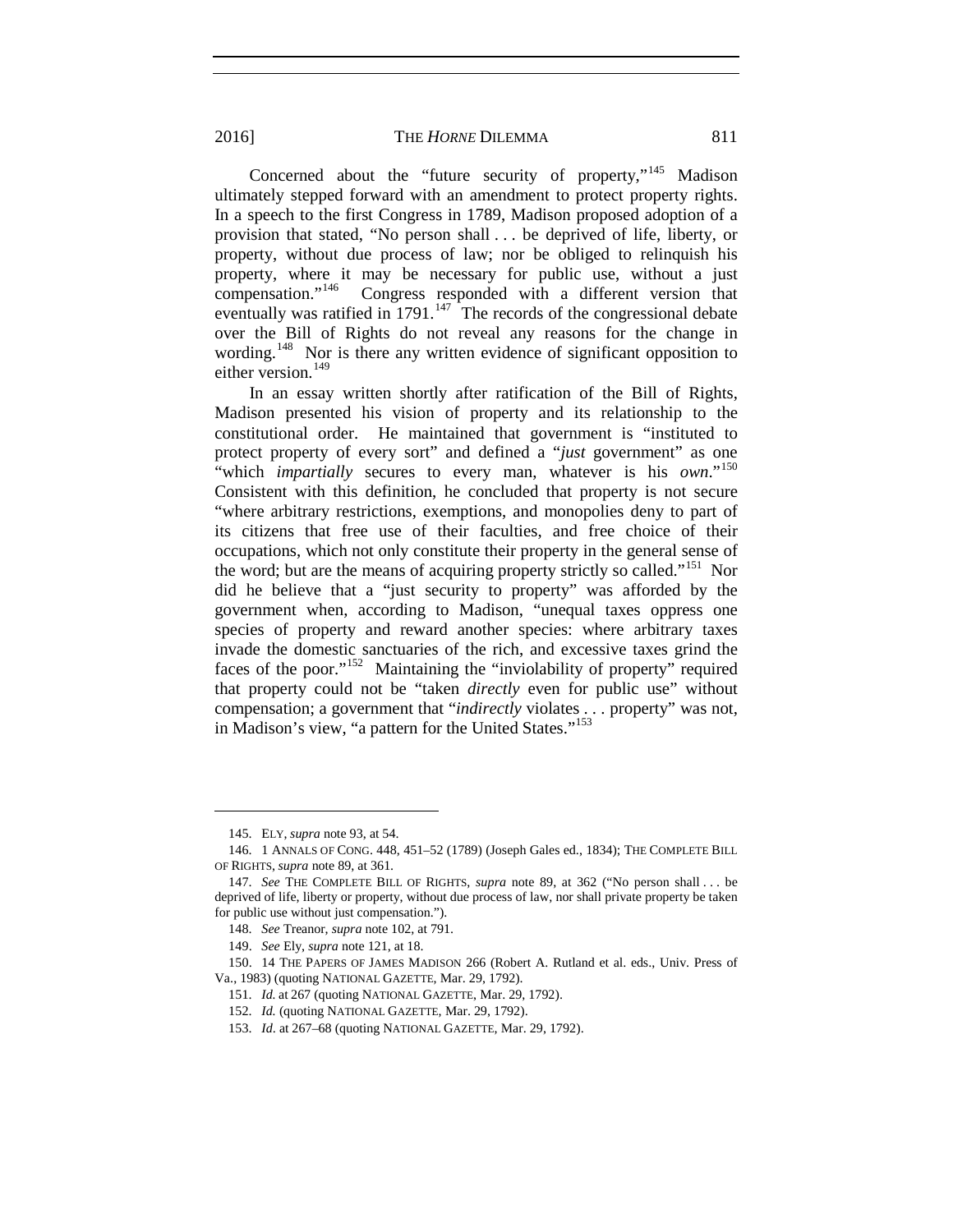Early physical takings cases dealt with real and personal property: guns, horses, supplies, wagons, boats, land, and so on.<sup>[154](#page-26-0)</sup> A review of the Court's precedent reveals the nuanced reasoning of those early cases that was used for both real and personal property. Traditional physical takings cases examined the character of the government action, the degree of physicality, the impact of the government action on the use value of the property, the degree of permanence of the invasion, the existence of a conflicting public right, and the strength of the causal link between the government action and the impact.<sup>[155](#page-26-1)</sup> The focus was not just on the existence of a physical invasion or seizure; the analysis was more complex and nuanced. It was not until the 1900s—after the Court developed the regulatory takings doctrine and announced an ad hoc factor or balancing test—that the Court described the physical takings test in the unequivocal and simplistic terms of a per se rule.<sup>[156](#page-26-2)</sup>

#### IV. PROTECTING THE PROMISE AND REACH OF PROPERTY: SOME CONCLUDING REMARKS

Differences should matter—not in deciding whether types of property are worthy of protection, but rather in developing and applying principles under the regulatory and physical takings concepts. On the surface, the clarity of a simplistic, one-size-fits-all test is appealing. Applying such a crude test, however, will lead to shoehorning, inconsistent results, and little predictive value.<sup>157</sup> The *Horne* Court's own language shows the fallacy of its per se logic. The Court declares that a categorical duty to pay applies to the seizure of an owner's car just as much as to her home, and then applies that approach to each individual raisin of a grower's crop. It did not matter that the reserve requirement was the price of entry into a regulated market set up to protect the value of the grower's crop as a whole. Yet later the Court distinguishes a case involving a requirement that chemical companies disclose trade secrets—which the Court concedes are property—in exchange for a permit to sell hazardous chemicals, reasoning that the companies received a special government benefit in the course of a

<span id="page-26-1"></span><span id="page-26-0"></span><sup>154.</sup> *See* Butler, *supra* note 9, at 1721–57 (discussing the traditional complexity of physical takings cases).

<sup>155.</sup> *Id.* at 1722–23, 1740.

<sup>156.</sup> *See id.* at 1695–709 (discussing the development of the modern per se narrative).

<span id="page-26-3"></span><span id="page-26-2"></span><sup>157.</sup> Problems of inconsistency, for example, exist with other personal property cases, which decided to apply the more nuanced ad hoc factor test of *Penn Central*, avoiding the more rigid per se approach. *See, e.g.*, Hodel v. Irving, 481 U.S. 704, 714–16 (1987) (applying the ad hoc test, despite the "extraordinary" loss of the right to pass on property at death, to a requirement that title to land located within Indian reservations escheat to the tribe when the landowner died—and still finding a taking); Andrus v. Allard, 444 U.S. 51, 65–66 (1979) (refusing to apply a per se test to a law prohibiting the sale of Eagle feathers and concluding that no taking existed under *Penn Central* analysis despite the loss of the right to earn a profit from sale).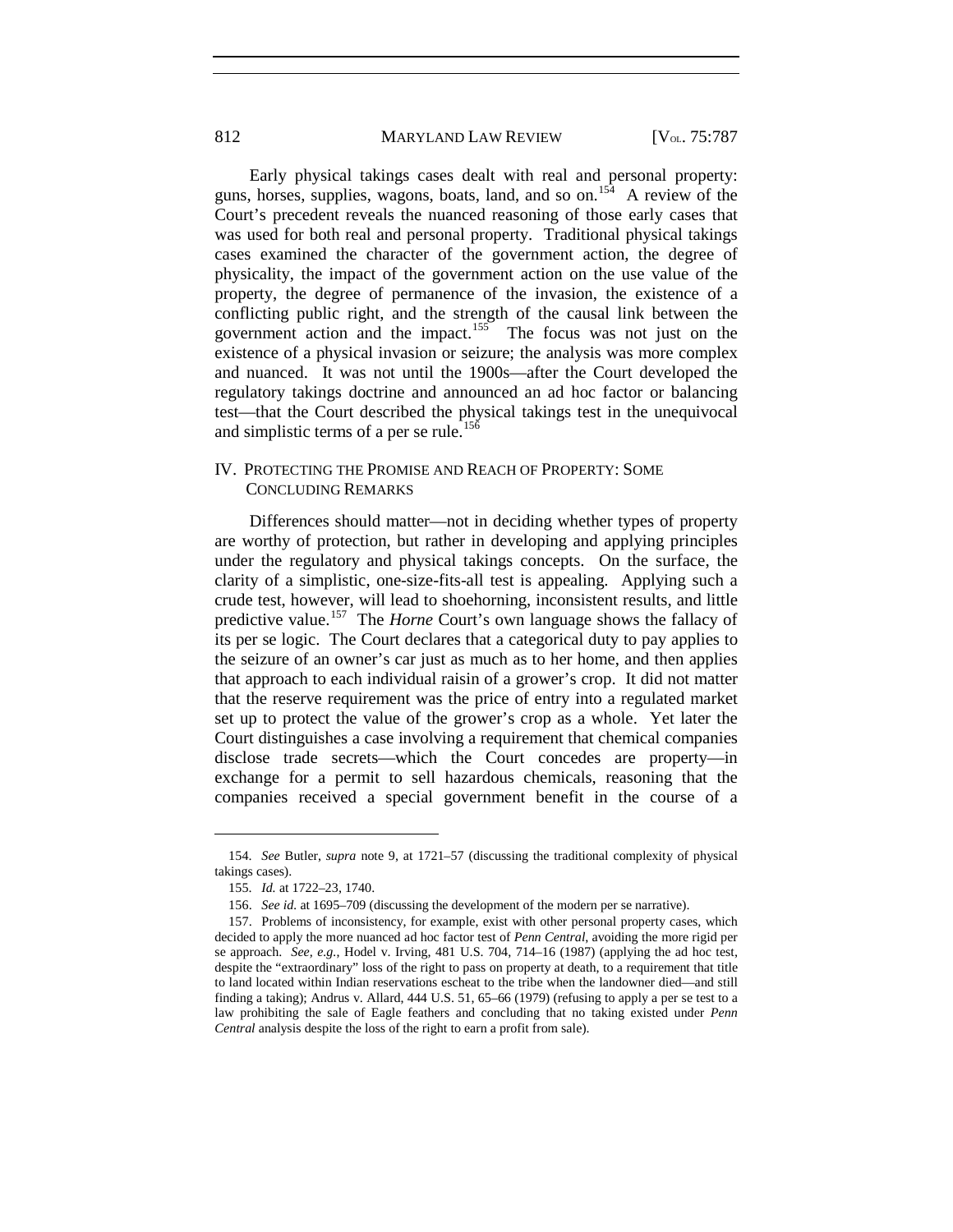voluntary exchange.<sup>[158](#page-27-0)</sup> Under the per se approach, however, the strength of the public interest and the benefits received by the property owner are not part of the takings calculus. By its own logic, the Court thus demonstrates how context dependent the takings calculus is.

Would, for example, the government's seizure of a car used in the commission of a crime constitute a per se physical taking? Would the answer change if the owner were not involved in the crime or if the seizure of the car was instead due to the driver's failure to pay a traffic ticket? Would the government's destruction of a home be a physical taking if the action was taken to help prevent the spread of a fire? When exactly can a court consider the public interest or the benefits received by the property owner in deciding whether a government seizure or appropriation is a physical taking?

In *Horne*, the property context is not as clear as the Court suggests. Had the government seized all or part of a tract of agricultural land to protect the price of the crop by taking some land out of production, a physical taking clearly would exist. Actual seizure of the land would deprive the landowner of all rights in that land. But a more complex question is presented by a requirement to set aside a portion of a fungible crop in years when the supply from all growers is too bountiful to maintain the price at an economically viable level. Growers enter the regulated market with their eyes wide open, knowing that the size of the crop cannot be controlled ex ante and therefore that some sort of government management of the supply side is needed to protect their enterprise. They enter the regulated market knowing that the reserve requirement reflects market conditions. They benefit from being in a protected market because it adds value to their product by stabilizing price. They, in other words, derive economic value from being in the regulated market precisely because of the value stabilization function of the reserve requirement. The fruit of their labors is not just derived from the growers, as the Court suggests, but also from the government's regulatory program.<sup>159</sup> At the very least, when a property owner cannot control the supply of his fungible, perishable crop, the Court should consider whether the crop owner received reciprocity of advantage from being in a regulated market. In such a context, the Court should ask whether the crop owner came out ahead—despite any loss from the reserve raisins—because of the price received on the competitive market for the free tonnage raisins.

<span id="page-27-0"></span><sup>158.</sup> Horne v. USDA, 135 S. Ct. 2419, 2430–31 (2015) (discussing Ruckelshaus v. Monsanto Co., 467 U.S. 986 (1984)).

<span id="page-27-1"></span><sup>159.</sup> In discussing *Leonard & Leonard v. Earle*, 279 U.S. 392 (1929), the Court distinguished a requirement that oyster packers pay 10% of marketable detached oyster shells, or their monetary equivalent, to the state for the privilege of harvesting the oysters by noting that the oysters did not belong to the packers in their natural environment while the raisins were "the fruit of the growers' labor." *Horne*, 135 S. Ct. at 2431.